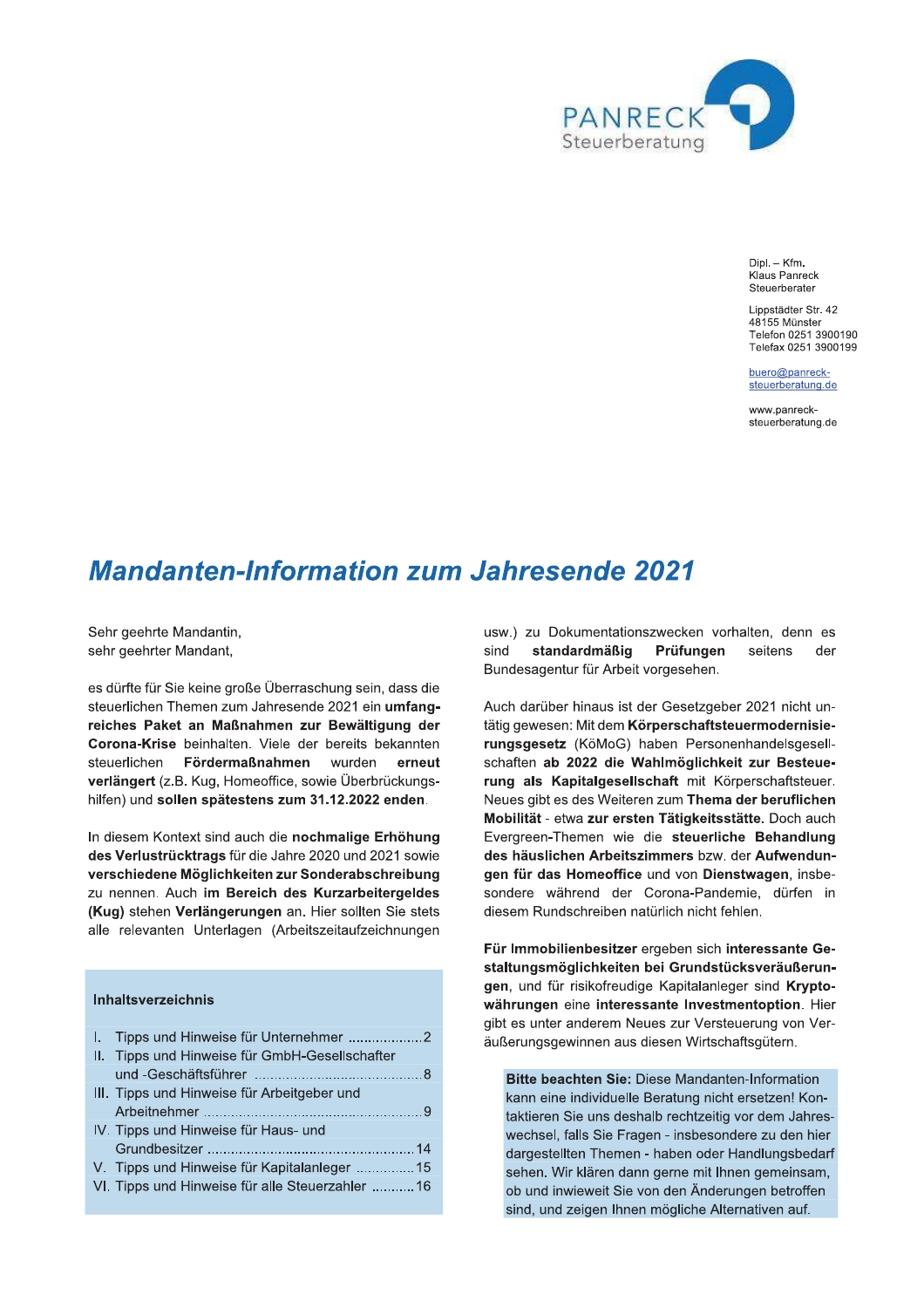### L **Tipps und Hinweise** für Unternehmer

# **Besteuerung von Personengesellschaften**

#### 1 Optionsrecht zur Körperschaftsteuer für Personengesellschaften

# Besteuerungswahlrecht für bestimmte Personengesellschaften

Am 25.06.2021 hat der Gesetzgeber das KöMoG verabschiedet; das Gesetz tritt am 01.01.2022 in Kraft. Ein zentraler Bestandteil der Neuregelungen ist, dass Personenhandelsgesellschaften  $(Z.B.$ Kommanditgesellschaften und offene Handelsgesellschaften) und Partnerschaftsgesellschaften nach dem Partnerschaftsgesellschaftsgesetz künftig per Wahlmöglichkeit zur Körperschaftsteuer optieren können.

Achtung: Nicht jede Personengesellschaft hat diese Option. So ist zum Beispiel eine Gesellschaft bürgerlichen Rechts (GbR) davon ausgeschlossen.

Bis dato galt für Personenhandelsgesellschaften die sogenannte transparente Besteuerung. Die Besteuerung des Einkommens der Gesellschaft erfolgte also auf der Ebene der Gesellschafter. Nur für Gewerbesteuer und Umsatzsteuer war die Gesellschaft selbst steuerpflichtig. Nun kann die Besteuerung einheitlich auf Ebene der Personengesellschaft mit 15 % Körperschaftsteuersatz (zzgl. Solidaritätszuschlag) erfolgen. Der Steuersatz des Gesellschafters spielt also zunächst keine Rolle mehr. Für Ausschüttungen gilt dann ggf. der ermäßigte Abgeltungsteuersatz von 25 % plus Solidaritätszuschlag oder das Teileinkünfteverfahren, das 40 % der Ausschüttung steuerfrei stellt. Daneben fallen aber bei der Gesellschaft weiterhin Gewerbe- und Umsatzsteuer an.

# **Erstmalige Anwendung und Verfahren**

Das Wahlrecht zur steuerlichen Behandlung als Körperschaft kann von entsprechenden Personenhandelsgesellschaften erstmals zum Veranlagungszeitraum 2022 ausgeübt werden. Für die Anwendung der Option ist qualifizierter **Beschluss** der Gesellschafter ein erforderlich, üblicherweise mit 75 % der Stimmen.

Die Einreichung des Antrags beim zuständigen Finanzamt muss spätestens einen Monat vor Beginn des Wirtschaftsjahres erfolgen, ab dem die Option gelten soll. Ist das Wirtschaftsjahr identisch mit dem Kalenderjahr, muss der Antrag bis zum 30.11. des Vorjahres gestellt werden, für 2022 ist die Frist demnach bereits am 30.11.2021 abgelaufen. Ein Antrag vor Gründung der Gesellschaft scheidet aus. Durch die Option wird in der Gesellschaft ein sogenannter fiktiver, rein steuerlicher Formwechsel zur Kapitalgesellschaft angenommen. Der Formwechsel kann steuerlich neutral erfolgen.

Achtung: Damit der fingierte Formwechsel steuerneutral ist, muss neben dem Antrag gemäß § 1a Körperschaftsteuergesetz noch ein Antrag auf Buchwertfortführung gestellt werden.

Es gilt allerdings eine siebenjährige Sperrfrist für die Veräußerung des Gesellschaftsanteils, ansonsten kann es rückwirkend zu einer Aufdeckung von stillen Reserven kommen, was mit steuerlichen Belastungen verbunden sein kann. Bestehende Verlustvorträge zur Gewerbesteuer gehen im Zuge des Formwechsels unter.

Wer über Sonderbetriebsvermögen verfügt, seiner Personengesellschaft also zum Beispiel ein Grundstück zur Nutzung überlässt, muss dieses grundsätzlich zuvor ins Gesamthandsvermögen einbringen, da ansonsten die Aufdeckung stiller Reserven droht. Auch die bisherigen Sondervergütungen der Gesellschafter für Dienste an der Gesellschaft oder die Überlassung von Wirtschaftsgütern werden nach der Option anders behandelt: Sie stellen keine zusätzlichen Einkünfte aus der Personengesellschaft dar, sondern ggf. Arbeitslohn aus nichtselbständiger Tätigkeit oder Einkünfte aus Vermietung und Verpachtung.

Hinweis: Eine Rückoption zur steuerlichen Behandlung als Personengesellschaft ist für jeden Veranlagungszeitraum wieder möglich. Sie ist aber innerhalb der auf die Option folgenden sieben Jahre in der Regel mit erheblichen steuerlichen Mehrbelastungen verbunden.

# Für welche Zielgruppe ist die Option interessant?

Die Option bietet für Gesellschaften mit einer stabilen, positiven Ertragssituation Chancen für eine günstigere Besteuerung der Gesellschafter, zumindest dann, wenn die Gesellschafter dem Spitzensteuersatz unterliegen und keine hohen Ausschüttungen, etwa für den privaten Konsum, erforderlich sind. Die Hürden für diese Vorteile liegen allerdings sehr hoch und sind mit zahlreichen steuerlichen Risiken verbunden.

Deshalb sollte als Alternative auch ein Antrag auf Anwendung der Thesaurierungsbegünstigung (§ 34a Einkommensteuergesetz [EStG]) erwogen werden. Sprechen Sie uns gern schon frühzeitig an, damit wir die Details klären können. Die Ampelkoalition möchte das Optionsmodell und die Thesaurierungsbesteuerung nun noch einmal evaluieren und prüfen, inwiefern ab 2023 praxistaugliche Anpassungen erforderlich sind.

# **Corona-bedingte Sonderregelungen**

#### $\overline{2}$ Verlängerte Investitionszeiträume

Durch den Investitionsabzugsbetrag nach § 7g EStG können kleinere und mittlere Unternehmen den steuerli-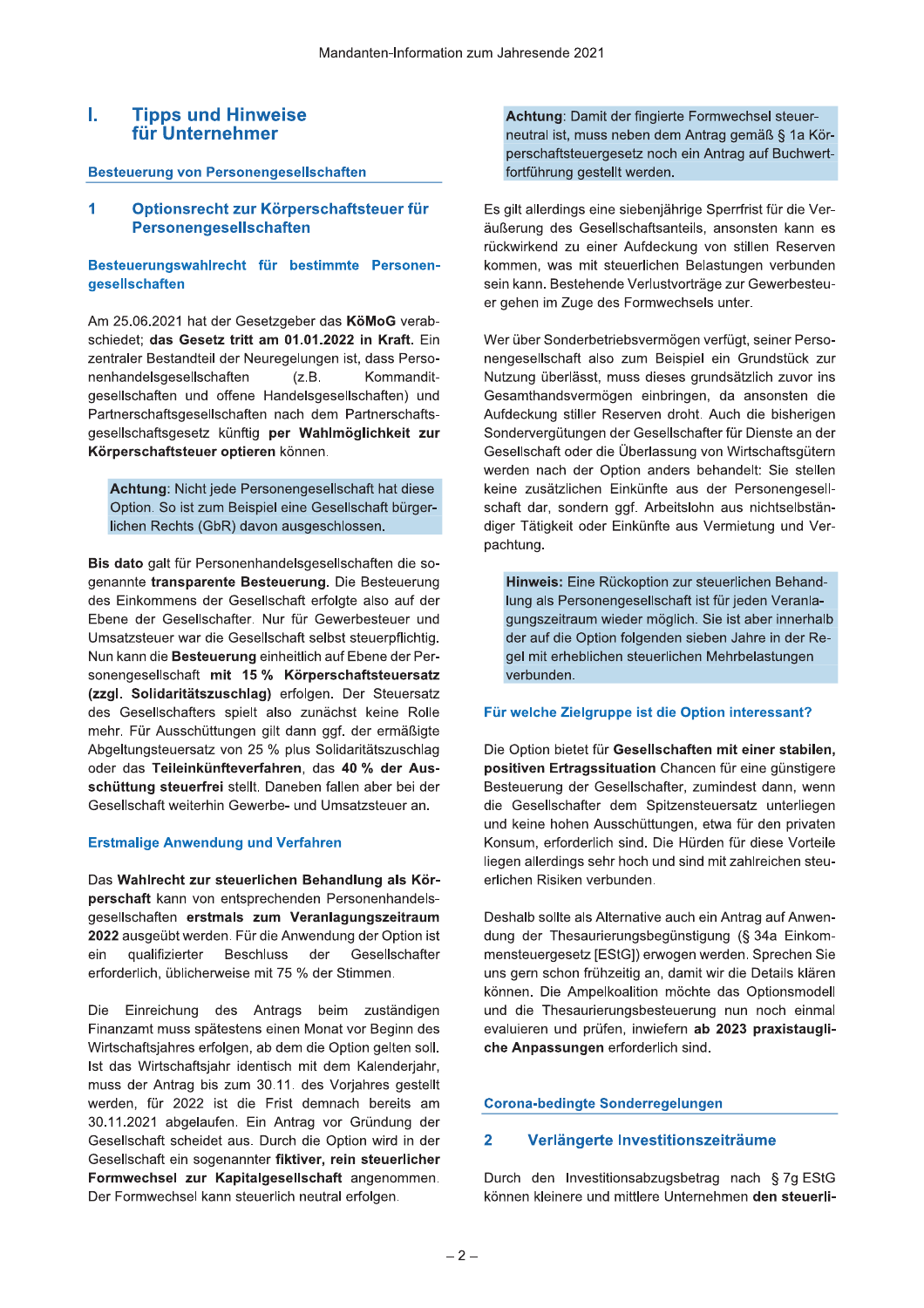chen Aufwand für geplante Investitionen vorwegnehmen. Insgesamt ist ein gewinnmindernder Abzug von 50 % der Aufwendungen vorab möglich (bis 31.12.2019: 40 %). Danach gilt bislang eine dreijährige Investitionsfrist zur Anschaffung/Herstellung des entsprechenden Wirtschaftsguts. Erfolgt in diesem Zeitraum keine Anschaffung/Herstellung, muss der ursprüngliche Abzug im Veranlagungsjahr seiner Bildung rückgängig gemacht werden, und es fallen nach derzeitigem Gesetzesstand Nachzahlungszinsen von 6 % pro Jahr auf die Steuernachzahlung an.

Die Frist für Investitionsabzugsbeträge, deren dreijährige Investitionsfrist 2020 ausläuft, war bereits im Zuge des Zweiten Corona-Steuerhilfegesetzes auf vier Jahre verlängert worden. Unternehmen haben also noch bis zum 31.12.2021 Zeit für entsprechende Investitionen.

Im Zuge des KöMoG wurde die Investitionsfrist nun erneut verlängert. Für Investitionsabzugsbeträge, die zum 31.12.2017 gebildet worden sind, muss die Auflösung spätestens am 31.12.2022 erfolgen. Dies gilt ebenso für Investitionsabzugsbeträge, die zum 31.12.2018 gebildet worden sind.

#### $\overline{3}$ Mehr Zeit für Reinvestitionsrücklage

Werden bestimmte Wirtschaftsgüter des Anlagevermögens verkauft (u.a. Grund und Boden, Gebäude und Anteile an Kapitalgesellschaften), können die Gewinne hieraus zunächst steuerfrei gemäß § 6b EStG in eine Rücklage eingestellt werden. Diese muss innerhalb von vier bzw. in einigen Fällen sechs Jahren auf neu angeschaffte oder hergestellte Ersatzwirtschaftsgüter (z.B. Grund und Boden, Gebäude und Anteile an Kapitalgesellschaften) übertragen werden.

Die Rücklage mindert dann die Anschaffungs- bzw. Herstellungskosten des Reinvestitionsguts. Dadurch bilden sich wiederum sofort stille Reserven bzw. es kommt in den Folgejahren zu einer niedrigeren Abschreibung. Die Regelung bewirkt also eine langfristige Steuerstundung.

Die Frist zur Übertragung wurde für 2020 auslaufende Investitionszeiträume im Zuge des Zweiten Corona-Steuerhilfegesetzes bereits um ein Jahr verlängert. Durch das KöMoG wurde die Frist für entsprechende Rücklagen, die zum 31.12.2021 aufzulösen gewesen wären, noch einmal auf den 31.12.2022 verlängert.

#### $\overline{\mathbf{A}}$ Verlängerung des ermäßigten Umsatzsteuersatzes in der Gastronomie

Bereits im Juni 2020 wurde der Steuersatz für Speisen bei Restaurations- und Verpflegungsdienstleistungen im Zuge des Corona-Steuerhilfegesetzes befristet von regulär 19 % auf 7 % herabgesetzt (vom 01.07.2020 bis 31.12.2020 auf 5 %). Der niedrigere Steuersatz sollte vom 01.07.2020 bis zum 30.06.2021 gelten. Im Rahmen des Dritten Corona-Steuerhilfegesetzes wurde der ermäßigte Steuersatz von 7 % für Restaurant- und Verpflegungsdienstleistungen mit Ausnahme der Abgabe von Getränken noch einmal über den 30.06.2021 hinaus bis zum 31.12.2022 verlängert.

Diese Senkung umfasst nicht nur die Speisenabgabe bei Restaurant- oder Imbissbesuchen, sondern gilt auch für Speisenabgaben des Lebensmitteleinzelhandels und von Cateringunternehmen, Bäckereien und Metzgereien. Voraussetzung hierfür ist, dass verzehrfertig zubereitete Speisen abgegeben werden. Ab dem 01.01.2023 soll wieder der vorherige Umsatzsteuersatz von 19 % für die entsprechenden Leistungen gelten.

Hinweis: Ausgenommen von dieser Senkung sind allerdings Getränke. Bei Kombiangeboten aus Getränken und Speisen gestattet das Bundesfinanzministerium (BMF) eine pauschale Aufteilung von 30 % für Getränke und 70 % für die gereichten Speisen.

#### 5 Erweiterung des steuerlichen **Verlustrücktrags**

Durch gesetzliche Maßnahmen im Jahr 2020 ist der Verlustrücktrag in der Einkommen- und Körperschaftsteuer für Verluste der Jahre 2020 und 2021 von 1 Mio. € auf 5 Mio. € bei Einzelveranlagung und von 2 Mio. € auf 10 Mio. € bei Zusammenveranlagung angehoben worden. Hierdurch ist es möglich, insbesondere durch die Corona-Krise bedingte Verluste ggf. nachträglich mit Gewinnen der Vorjahre zu verrechnen und so Steuererstattungen zu erhalten. Bitte beachten Sie, dass es bei der Gewerbesteuer keinen Verlustrücktrag gibt.

Im Zuge des Dritten Corona-Steuerhilfegesetzes ist die Möglichkeit zum erhöhten Verlustrücktrag von Verlusten der Jahre 2020 und 2021 nochmals verdoppelt worden. Nun können Einzelveranlagte bzw. juristische Personen einen Verlustrücktrag von 10 Mio. € und Zusammenveranlagte einen Verlustrücktrag von 20 Mio. € in Anspruch nehmen. Zudem kann für die Steuerfestsetzung 2021 ein vorläufiger Verlustrücktrag berücksichtigt werden. Voraussetzung dafür ist, dass die Vorauszahlungen für 2021 auf 0 € herabgesetzt wurden. Zudem gibt es vereinfachte Stundungsmöglichkeiten für Nachzahlungsbeträge aus der Steuerfestsetzung 2020.

Hinweis: Die Regierung plant, die erweiterte Verlustverrechnung bis Ende 2023 zu verlängern und den Verlustvortrag auf die zwei unmittelbar vorangegangenen Veranlagungszeiträume auszuweiten.

### 6 **Herabsetzung von Gewerbesteuer**vorauszahlungen

Bereits im Frühjahr 2020 hatten die obersten Finanzbehörden der Länder ermöglicht, dass Unternehmen, die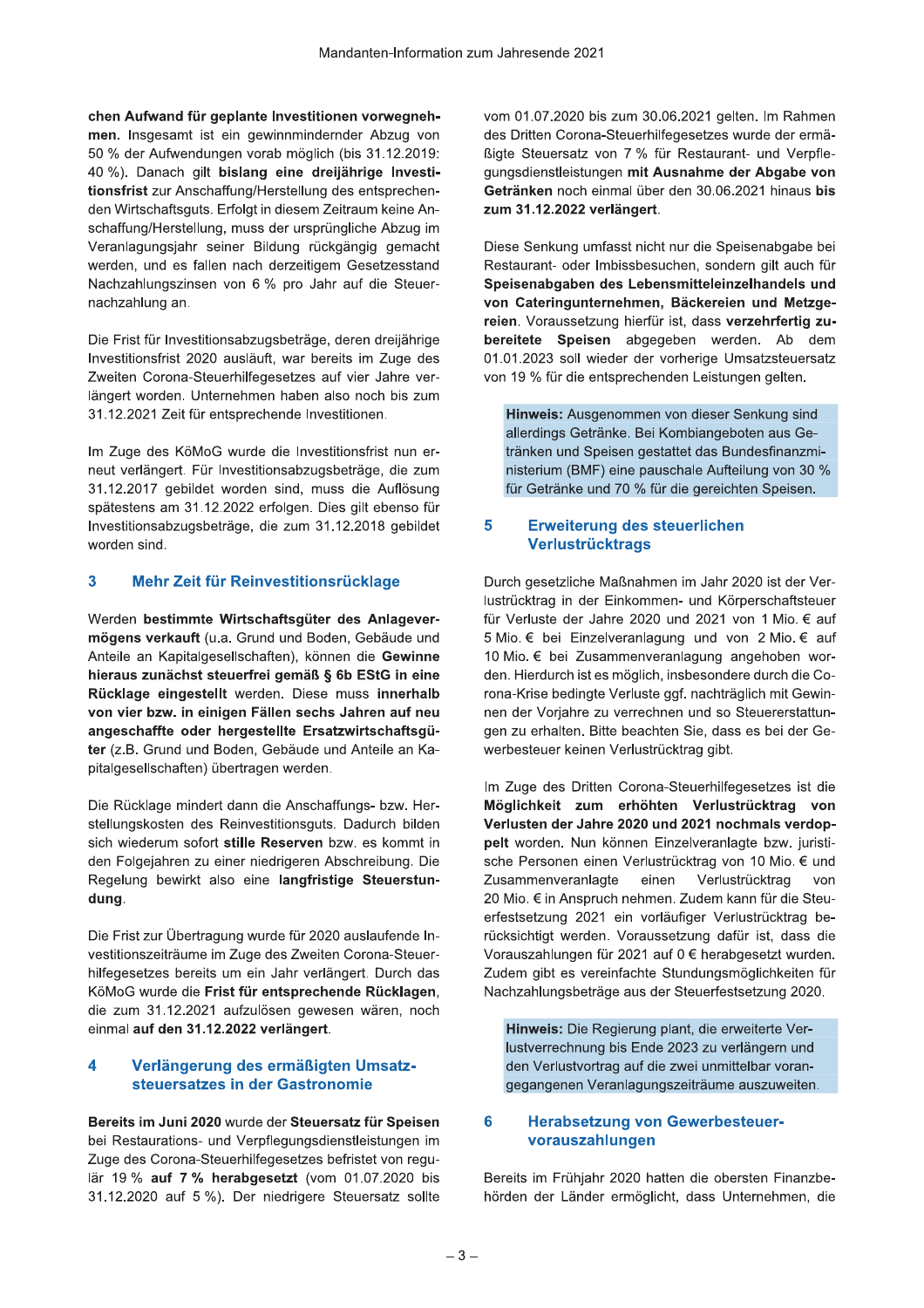nachweislich unmittelbar und nicht unerheblich von der Corona-Krise betroffen waren oder sind, beim Finanzamt einen Antrag auf Herabsetzung des Gewerbesteuermessbetrags für Vorauszahlungszwecke stellen konnten. Ursprünglich sollte diese Regelung bis zum 31.12.2020 gelten. Mit Verfügung vom 25.01.2021 wurde sie nun bis zum 31.12.2021 verlängert.

Die Finanzämter sind hierbei angewiesen, an die Prüfung der entsprechenden Anträge keine strengen Anforderungen zu stellen. Dies gilt insbesondere dann, wenn Unternehmen die finanziellen Schäden betragsmäßig nicht exakt beziffern können.

Praxistipp: Die nachweislich unmittelbar und nicht unerheblich wirtschaftlich betroffenen Steuerpflichtigen können bis zum 31.12.2021 unter Darlegung ihrer Verhältnisse Anträge auf Anpassung der Vorauszahlungen auf die Einkommen- und Körperschaftsteuer 2021 stellen. Wie auch bei der Gewerbesteuer sind hier keine strengen Anforderungen an die Prüfung entsprechender Anträge zu stellen.

## $\overline{7}$ **Vereinfachte Stundung und Vollstreckungsaufschub**

Schon zu Beginn der Corona-Krise wurden vom Finanzamt für Unternehmen, die nachweislich und nicht unerheblich von der Corona-Krise betroffen waren, großzügige Regelungen zur Stundung von Steuerzahlungen getroffen. Hierbei sind zinslose Stundungen bis dato längstens bis zum 30.09.2021 möglich gewesen. Zudem werden keine Säumniszuschläge festgesetzt. Laut aktueller Verwaltungsanweisung gibt es jedoch im Zusammenhang mit den fälligen Steuerzahlungen auch über den 30.09.2021 hinaus die Option angemessener Ratenzahlungen, die bis zum 31.12.2021 laufen können.

Bei nachweislich von der Corona-Krise betroffenen Unternehmen wurden bis zum 30.09.2021 zudem keine Vollstreckungsmaßnahmen aufgrund von Steuerschulden vollzogen. Bei einer über den 30.09.2021 hinausgehenden Ratenzahlungsvereinbarung wird auch die Vollstreckung für bis zum 30.06.2021 fällige Steuern bis zum 31.12.2021 aufgeschoben.

### 8 Überbrückungshilfe III Plus und **Neustarthilfe Plus**

Im Rahmen der Corona-Hilfsmaßnahmen der Bundesregierung decken die Überbrückungshilfe III Plus sowie die Neustarthilfe Plus den Zeitraum von Juli bis Dezember 2021 ab. Bei beiden Förderungen handelt es sich um nicht rückzahlbare Zuschüsse. Ursprünglich musste der Antrag bis zum 31.12.2021 gestellt werden. Inzwischen wurde die Antragsfrist für Erst- und Änderungsanträge zum Förderzeitraum Juli bis Dezember 2021 bis zum 31.03.2022 verlängert. Die Schlussrechnung für die abgelaufenen Hilfsprogramme kann noch bis zum 31.12.2022 vorgenommen werden.

Im Zuge der fortdauernden pandemischen Lage hat die Bundesregierung zudem die Überbrückungshilfe und die Neustarthilfe nun noch einmal bis zum 31.03.2022 verlängert. Die Überbrückungshilfe III Plus wird für die Monate Januar bis Ende März 2022 als Überbrückungshilfe IV, die Neustarthilfeplus für die entsprechenden Monate als Neustarthilfe 2022 fortgeführt.

# Wer ist förderberechtigt?

Die Überbrückungshilfe IV kann - wie auch schon die Überbrückungshilfe III sowie Überbrückungshilfe III Plus von allen Unternehmen mit einem Jahresumsatz von bis zu 750 Mio. € beantragt werden, die mindestens in einem Monat einen Umsatzeinbruch von mindestens 30 % gegenüber dem jeweiligen Referenzmonat 2019 erlitten haben. Bestimmte Unternehmen, wie etwa der Einzel- und Großhandel, die Veranstaltungs- und Kulturbranche sowie die Gastronomie, die in der Vergangenheit von Schließungsanordnungen betroffen waren, sind von der 750-Mio.-€-Grenze befreit.

Förderberechtigt sind ausschließlich Unternehmen, die zum 29.02.2020 oder wahlweise zum 30.06.2021 mindestens einen Beschäftigten hatten. Soloselbständige und Freiberufler gelten in diesem Sinne als Unternehmen mit mindestens einem Beschäftigten, wenn sie ihre Tätigkeit im Haupterwerb ausüben.

# Wie hoch ist die Förderung?

Bei der Überbrückungshilfe III Plus handelt es sich um einen Fixkostenzuschuss für abschließend genannte Kostenarten (z.B. Mieten und Pachten für Gebäude. Grundstücke und Räumlichkeiten inklusive Nebenkosten und Maschinen, Zinsaufwendungen für betriebliche Finanzierungen, Lizenzgebühren, Versicherungen, Personalaufwand anhand von Pauschalen usw.). Der Prozentsatz der Erstattung richtet sich nach dem Umsatzeinbruch in Relation zum entsprechenden Monat des Jahres 2019. Die Staffelung gestaltet sich wie folgt:

- Umsatzeinbruch > 70 % → Erstattung von 100 % der Fixkosten
- Umsatzeinbruch  $\geq$  50 % bis  $\leq$  70 % → Erstattung von 60 % der Fixkosten
- Umsatzeinbruch  $\geq$  30 % bis < 50 % → Erstattung von 40 % der Fixkosten
- Umsatzeinbruch <  $30\%$ 
	- $\rightarrow$  keine Erstattung

Hinweis: Der Bundesrechnungshof empfiehlt für die Überbrückungshilfe IV, bei Umsatzausfällen der betroffenen Unternehmen von mindestens 70 % statt 100 % (wie bei der Überbrückungshilfe III Plus) nur noch bis zu 90 % der Fixkosten zu erstatten.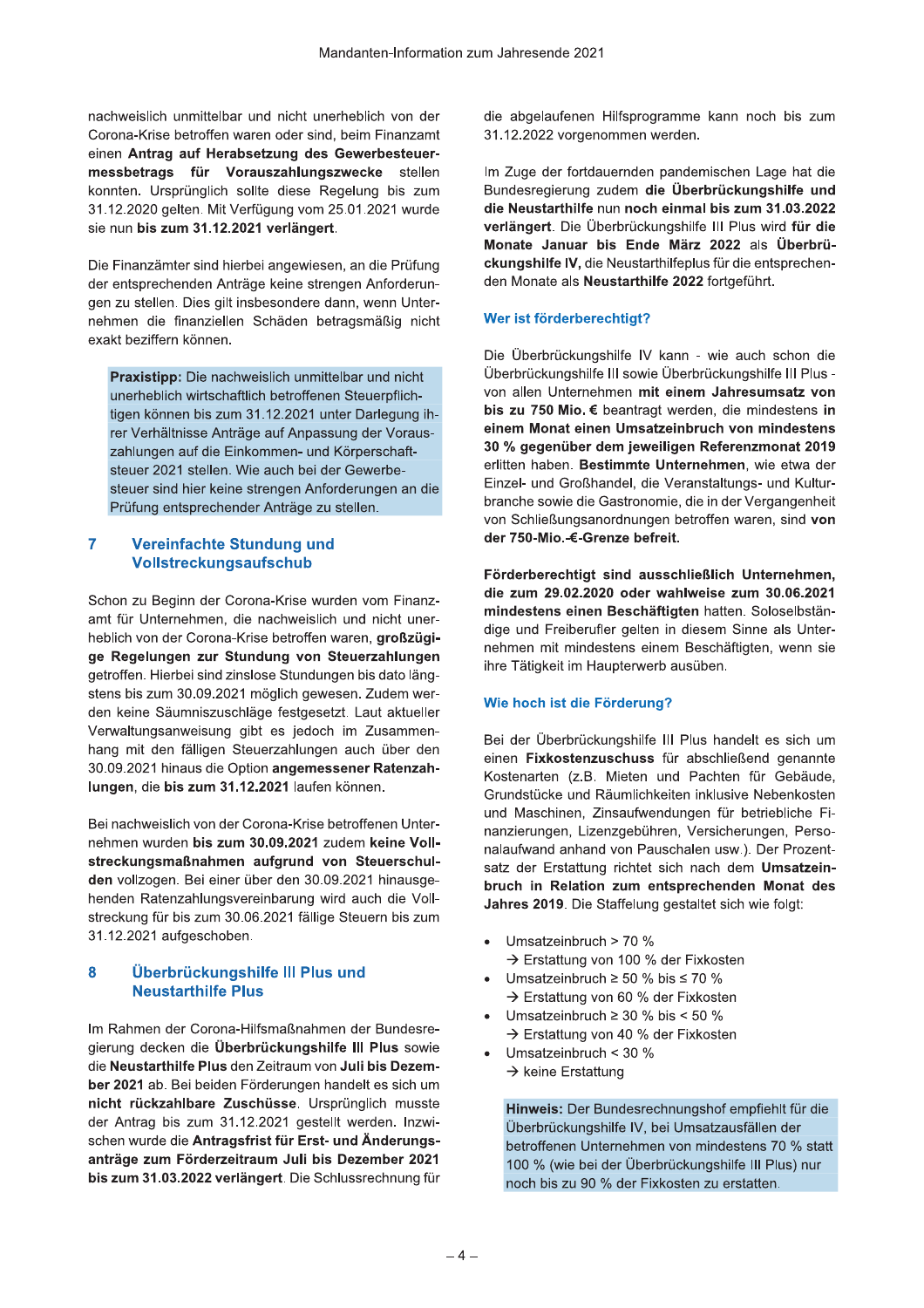Unternehmen, Soloselbständige und hauptberufliche Freiberufler können bei einem Umsatzeinbruch von mindestens 50 % im jeweiligen Monat einen weiteren (Eigenkapital-)Zuschuss erhalten.

# **Besonderheiten der Neustarthilfe**

Bestimmte hauptberufliche Soloselbständige, wie zum Beispiel Künstler oder Moderatoren, haben nur geringe betriebliche Fixkosten und laufen deshalb Gefahr, bei den klassischen Überbrückungshilfen unberücksichtigt zu bleiben. Die Neustarthilfe Plus soll diese Lücke schließen. Sie orientiert sich am Umsatz aus dem Jahr 2019 und ist bei der Beantragung durch Soloselbständige und Einpersonenkapitalgesellschaften auf 4.500 € für Juli bis Dezember 2021 gedeckelt.

Hinweis: Darüber hinaus erhalten Soloselbständige weiterhin im Jahr 2022 pro Monat bis zu 1.500 € an direkten Zuschüssen. Für den verlängerten Förderzeitraum sind es also bis zu 4.500 €.

#### $\overline{9}$ Staatliche Corona-Zuschüsse im Verbund

Alle bisherigen Corona-Hilfen (z.B. Corona-Überbrückungshilfen I, II und III) führen bei den antragstellenden Unternehmen zu steuerpflichtigem Ertrag. Bei Verbundunternehmen, also Konzernen mit mehreren Gesellschaften, kann nur ein Unternehmen den Antrag stellen und empfängt die Hilfen für den gesamten Verbund. So entsteht aufseiten des antragstellenden Unternehmens zunächst ein steuerpflichtiger Ertrag. Durch die Weiterleitung der entsprechenden Anteile der Hilfe an die Verbundunternehmen kann aber beim antragstellenden Unternehmen eine aufwandswirksame und damit steuermindernde Buchung vorgenommen werden. Dem empfangenden Verbundunternehmen entsteht dann der entsprechend anteilige steuerpflichtige Ertrag.

Hinweis: Die Weiterleitung des Zuschusses vom Antragsteller an die Verbundunternehmen muss auf Basis des tatsächlichen Beitrags zum Umsatzeinbruch erfolgen. Willkürliche Festlegungen sind zu vermeiden. Hier könnten unnötige Steuerbelastungen beim Antragsteller drohen. Es sollte ein Aufteilungsmaßstab entwickelt werden, der den tatsächlichen Beitrag jedes Verbundunternehmens abbildet.

# Sonderabschreibungen aufgrund der Corona-Krise

### $10$ Wiedereinführung der degressiven **Abschreibung**

Im Zuge der steuerlichen Erleichterungen aufgrund der Corona-Krise ist für die nach dem 31.12.2019 und vor dem 01.01.2022 angeschafften oder hergestellten beweglichen Wirtschaftsgüter des Anlagevermögens die Möglichkeit zur degressiven Absetzung für Abnutzung (AfA) in der steuerlichen Gewinnermittlung wieder eingeführt worden. Hierdurch sind in der Regel in den erobisten Jahren der Nutzung höhere AfA-Beträge im Vergleich zur linearen Regelabschreibung möglich. In späteren Jahren fallen die Abschreibungsbeträge allerdings geringer aus; dort sollte ein Wechsel von der degressiven zur linearen AfA geprüft werden.

Die jährliche degressive AfA beträgt das 2,5-Fache der normalen linearen Abschreibung, darf allerdings 25 % der Anschaffungs- und Herstellungskosten bzw. des jeweiligen Buchwerts nicht übersteigen. Die degressive AfA wird immer auf den Restbuchwert zum Ende des vorangegangenen Wirtschaftsjahres berechnet.

# Geldwäscheprävention

#### $11$ **Ausgestaltung des Transparenzregisters**

Das Transparenzregister wurde insbesondere deshalb eingeführt, damit nach dem Geldwäschegesetz prüfungspflichtige Institutionen (z.B. Banken, Versicherungen, Makler oder bestimmte Güterhändler) einen sicheren und schnellen Überblick erhalten, welche Personen hinter einer Gesellschaft oder einem Verein als tatsächlich wirtschaftlich Berechtigte stehen. Dies können beispielsweise Anteilseigner oder Treugeber bei Treuhandkonstruktionen sein. Unternehmen und Vereine wiederum müssen grundsätzlich ihre wirtschaftlich Berechtigten, also insbesondere Anteilseigner, an das Transparenzregister melden. Allerdings konnte bisher auf eine Meldung verzichtet werden, wenn die entsprechenden Angaben aus anderen öffentlichen Registern ersichtlich waren (z.B. dem Handels- oder Vereinsregister).

Mit der Ausgestaltung des Transparenzregisters zum Vollregister - durch das Transparenzregister- und Finanzinformationsgesetz zum 01.08.2021 in Kraft getreten - müssen nun alle eingetragenen Gesellschaften und im Prinzip auch Vereine eine Meldung an das Transparenzregister machen, wobei es für Vereine Erleichterungen gibt. Für bisher noch nicht Verpflichtete gelten für die Meldung folgende Stichtage:

- Aktiengesellschaften (AG), Societas Europaea (SE) sowie Kommanditgesellschaften auf Aktien (KGaA) müssen bis zum 31.03.2022 gemeldet haben.
- GmbHs, Genossenschaften, Europäischen Bei Genossenschaften oder Partnerschaften muss die Meldung bis zum 30.06.2022 erfolgen.
- Bei allen anderen Verpflichteten (z.B. Vereinen, eingetragenen Personengesellschaften usw.) endet die Übergangsfrist zum 31.12.2022.

Diese Übergangsfristen gelten jedoch nur für Gesellschaften, die bis dato noch nicht zur Meldung verpflichtet waren. Bei neu gegründeten Gesellschaften muss die Meldung unverzüglich erfolgen.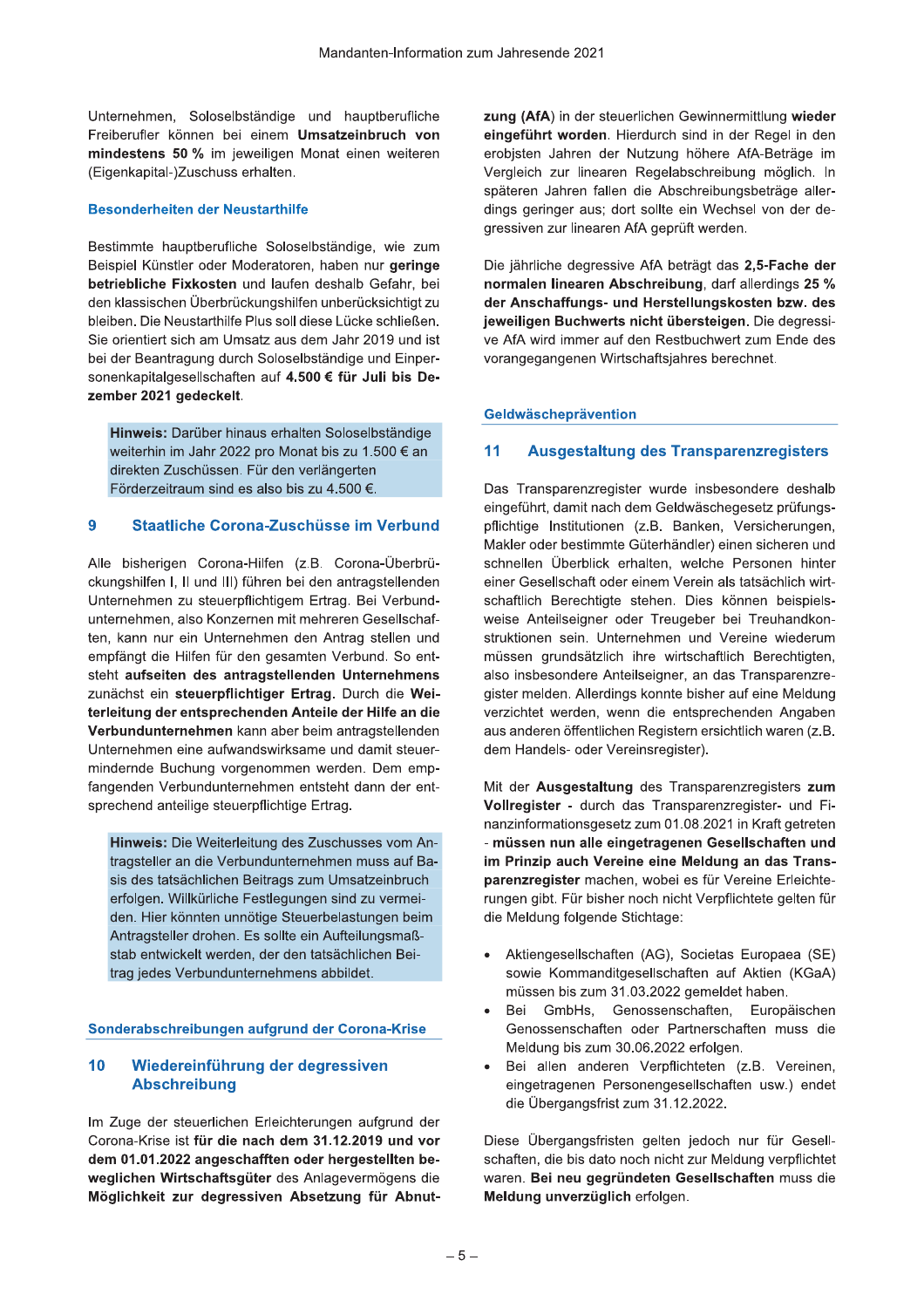Hinweis: Für Verstöße gegen die Meldepflichten werden in der Regel Bußgelder zwischen 100 € und 500 € fällig. Bei wiederholten Verstößen können Bußgelder jedoch auch wesentlich höher ausfallen. Diese sind zudem gekoppelt an Faktoren wie subjektiver Tatbestand, Umsatz usw. Sprechen Sie uns gern an, damit wir Ihnen die Details der Meldepflicht persönlich erörtern können. Im Zuge des Koalitionsvertrags 2021 bis 2025 soll die Qualität der Daten im Transparenzregister verbessert werden: Hierfür soll das Datenbankgrundbuch mit dem Transparenzregister verknüpft werden, um die Verschleierung der Immobilieneigentümer zu beenden.

### Vereinfachte Abschreibung für Computer  $12$ und Software

Die Finanzverwaltung hat die bisherige Nutzungsdauer von Computern und Software auf ein Jahr verkürzt. Demnach können bestimmte "digitale Wirtschaftsgüter", die ab dem 01.01.2021 angeschafft worden sind, noch im Jahr der Anschaffung voll abgeschrieben werden. Zudem gibt es eine entsprechende Übergangsregelung für digitale Wirtschaftsgüter, die zum 31.12.2020 noch nicht abgeschrieben waren.

Von der Vereinfachung umfasst sind Computerhardware und Software, Zubehör wie Monitore, Speichermedien sowie Drucker. Bei Software gehören zum Beispiel Betriebssysteme und Anwenderprogramme, aber auch komplexere ERP-Programme (z.B. MS Navision oder SAP) zu den begünstigten Wirtschaftsgütern. Eine Aufteilung der Abschreibungsbeträge über mehrere Jahre ist nur bei Wirtschaftsgütern erforderlich, deren Nutzungsdauer mehr als ein Jahr beträgt. Auch im Jahr 2021 unterjährig angeschaffte digitale Wirtschaftsgüter können 2021 komplett abgeschrieben werden.

Beispiel: Der Selbständige S hat am 01.03.2021 ein neues Notebook für 2.500 € angeschafft. Das Notebook überschreitet die 800-€-Grenze für geringwertige Wirtschaftsgüter, weshalb nach dieser Regelung keine Sofortabschreibung möglich ist.

Da es sich hierbei aber um ein digitales Wirtschaftsgut handelt, ist nach der neuen Regelung noch eine komplette Abschreibung im Jahr 2021 möglich. Es ist also nicht mehr erforderlich, die Anschaffungskosten aufzuteilen. Bei Anschaffungen in Vorjahren kann der Restbuchwert 2021 voll abgeschrieben werden.

# **Aktuelle Umsatzsteuerthemen**

#### $13$ **Weitere Umsetzung des Mehrwertsteuerdigitalpakets**

Zum 01.07.2021 änderte sich durch die zweite Stufe des Mehrwertsteuerdigitalpakets die Behandlung von grenzüberschreitenden Lieferungen an Nichtunternehmer innerhalb der EU. Die bisher geltenden landesspezifischen Lieferschwellen, ab deren Überschreiten die Lieferung im anderen Staat als ausgeführt galt, wurden durch eine einheitliche Regelung ersetzt.

Seit dem 01.07.2021 gibt es nun keine Lieferschwelle mehr in der bisher bekannten Höhe. Es kommt lediglich eine für alle Mitgliedstaaten summarische Umsatzschwelle in Höhe von 10.000 € zur Anwendung. Diese bezieht sich auf alle Umsätze an Nichtunternehmer in der gesamten EU, ist also nicht mehr nur auf ein Land bezogen.

Wird diese Grenze überschritten, gelten Lieferungen als in dem anderen EU-Staat ausgeführt, in dem der Kunde sitzt. Das Problem: Der Lieferant müsste sich in diesem Staat eigentlich registrieren lassen. Durch das One-Stop-Shop-Verfahren ist dies allerdings nicht mehr notwendig. Es muss hier lediglich einheitlich für alle Staaten eine Erklärung über eine elektronische Schnittstelle abgegeben werden. Besteuerungszeitraum ist das Kalendervierteljahr, innerhalb dessen die Lieferung erfolgt. Binnen eines Monats nach Ablauf des Besteuerungszeitraums ist die Erklärung abzugeben und die entsprechende Zahlung zu leisten. Hierfür müssen dann die entsprechenden ausländischen Steuersätze berechnet werden.

Für Warenlieferungen aus Drittstaaten ist Folgendes zu beachten: Zum 01.07.2021 wurde die Kleinsendungsfreigrenze abgeschafft. Vor diesem Stichtag ist es möglich gewesen. Warensendungen von bis zu 22 € von der Einfuhrumsatzsteuer zu befreien. Nun muss auch für diese Art von Sendungen eine Zollanmeldung abgegeben und Einfuhrumsatzsteuer entrichtet werden.

Hinweis: Dies ist nur eine grobe Zusammenfassung der neuen Regelungen und erhebt nicht den Anspruch auf Vollständigkeit. Bitte sprechen Sie uns frühzeitig an, damit wir die Details klären können.

#### 14 Erleichterungen für Neugründungen bei Umsatzsteuer-Voranmeldungen

Bis zum Jahr 2020 war es noch erforderlich, dass in den ersten beiden Kalenderjahren der Gründung eines Unternehmens monatliche Umsatzsteuer-Voranmeldungen (UStVAen) abgegeben werden mussten. Das Jahr 2021 bringt hier Erleichterungen für Neugründer: Inzwischen müssen diese den allgemeinen Vorschriften entsprechend nur noch quartalsweise UStVAen abgeben, wenn die jährliche Umsatzsteuerzahllast weniger als 7.500 € beträgt. Im Jahr der Aufnahme der Tätigkeit ist hierfür eine sachgerechte Schätzung vorzunehmen.

Hinweis: Wird die Grenze von 7.500 € Zahllast im ersten Jahr überschritten, müssen im zweiten Jahr monatliche UStVAen abgegeben werden. Das gilt für die Besteuerungszeiträume 2021 bis 2026.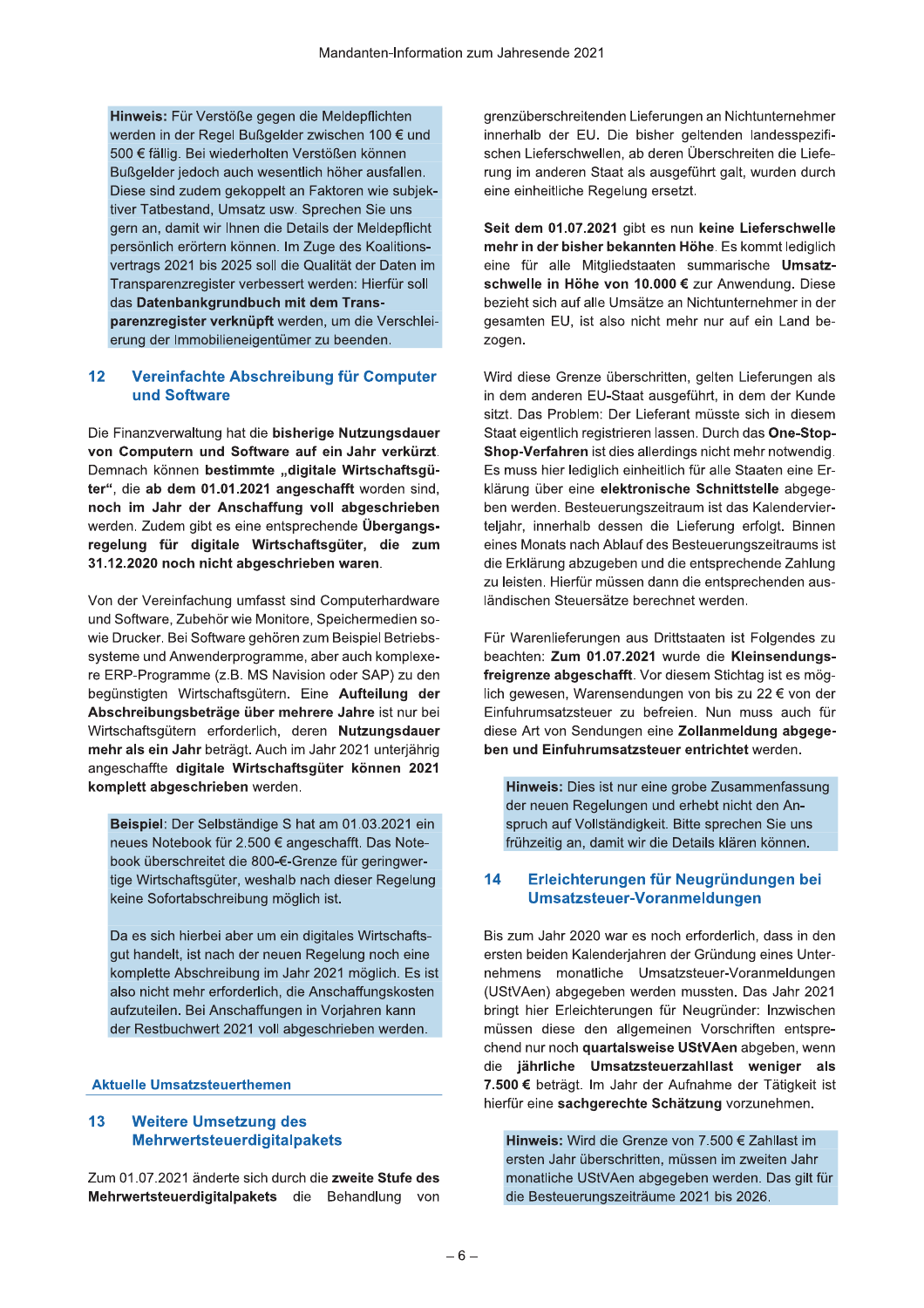# Neues zu elektronischen Kassen

#### 15 Kassensicherungsverordnung angepasst

Elektronische Kassen und Aufzeichnungsgeräte müssen bereits seit einiger Zeit über eine zertifizierte technische Sicherheitseinrichtung (TSE) verfügen, um unkontrollierte Löschungen zu vermeiden.

Die Kassensicherungsverordnung (KassenSichV) wurde am 21.05.2021 noch einmal angepasst und unter anderem um neue elektronische Vorrichtungen erweitert. Ab dem 01.01.2024 fordert die geänderte KassenSichV folgende weitergehende Angaben:

- Serien-Nr. des elektronischen Aufzeichnungssys- $\bullet$ tems und des Sicherheitsmoduls,
- Prüfwert nach § 2 Satz 2 Nr. 7 KassenSichV,
- fortlaufender Signaturzähler, der vom Sicherungsmodul festgelegt wird.

EU-Taxameter und Wegstreckenzähler müssen künftig ebenfalls über eine TSE verfügen. Hier gelten Übergangsregelungen bis zum 01.01.2024 bzw. 01.01.2026 (bei bereits vorhandener INSIKA-Technik), über die wir Sie gerne detailliert informieren.

Hinweis: Kassen- und Parkscheinautomaten in Parkbereichen, Geldspielgeräte sowie Ladesäulen für Elektro- oder Hybridfahrzeuge werden vom Anwendungsbereich der Verordnung ausgenommen.

# **Betriebliche Bewirtungen**

#### 16 Neue Vorgaben für Bewirtungsbelege

Die Finanzverwaltung hat mit Schreiben vom 30.06.2021 neue Grundsätze für die steuerliche Anerkennung von Bewirtungsausgaben in einem Bewirtungsbetrieb veröffentlicht. Bewirtungen von betriebsfremden Personen aus betrieblichem Anlass sind zu 70 % steuerlich abzugsfähig, die Vorsteuer kann zu 100 % vom Finanzamt zurückverlangt werden. Für den Abzug ist neben der Rechnung auch ein Beleg über Ort, Tag, Teilnehmer und Anlass der Bewirtung sowie die Höhe der Aufwendungen erforderlich.

Wenn Sie Bewirtungskosten in Abzug bringen möchten, sollten Sie beachten, dass die Bewirtungsrechnung alle Vorgaben nach der KassenSichV enthalten muss, wenn der Gastronomiebetrieb über ein elektronisches Kassensystem verfügt.

Diese umfassen insbesondere Angaben zur TSE (eine Transaktionsnummer) und zur Seriennummer des elektronischen Aufzeichnungssystems bzw. des Sicherheitsmoduls. Sollte die TSE kurzfristig ausgefallen sein, muss die Rechnung zumindest eine entsprechende Kennzeichnung hierüber enthalten.

Hinweis: Die Nachweise zum Abzug von Bewirtungskosten können nun auch digital erfolgen. Für bis zum 31.12.2022 ausgestellte Belege ist der Betriebsausgabenabzug unabhängig von den nach der KassenSichV geforderten Angaben zulässig.

# **Wechsel zur Bilanzierung**

#### Neue Systematik bei der Umsatzgrenze  $17$ zur Bilanzierungspflicht

Im Rahmen des Abzugsteuerentlastungsmodernisierungsgesetzes (AbzStEntModG) vom 02.06.2021 wurde die jährliche Umsatzgrenze, ab der das Finanzamt zur Buchführungspflicht (Erstellen einer Bilanz statt einer Einnahmenüberschussrechnung [EÜR]) auffordern kann, angepasst.

Es gilt zwar weiterhin eine Umsatzgrenze von 600.000 €, allerdings sind nach der neuen Berechnungsmethode nahezu alle umsatzsteuerfreien Umsätze auszusondern. Hierdurch kann sich für Unternehmen, die auch steuerfreie Umsätze ausführen, die Grenze für eine Bilanzierung erhöhen.

Hinweis: Die Neuregelung ist auf Wirtschaftsjahre anzuwenden, die nach dem 31.12.2020 beginnen.

Zu beachten ist, dass neben der Umsatzgrenze auch eine Gewinngrenze von 60.000 € gilt, die zur Bilanzierungspflicht führt. Das Finanzamt muss dem Unternehmer allerdings mitteilen, dass er infolge des Überschreitens einer der beiden Grenzen buchführungspflichtig geworden ist. Die Buchführungspflicht beginnt dann ab dem Jahr, das auf die Mitteilung des Finanzamts folgt.

# **Internationales Steuerrecht**

#### Neuerungen bei internationalen 18 Verrechnungspreisen

Mit dem AbzStEntModG haben sich auch die Regelungen für die Festsetzung von steuerlichen Verrechnungspreisen in internationalen Konzernen geändert. Bei Tochtergesellschaften und Betriebsstätten im Ausland gibt es regelmäßig konzerninterne Leistungsbeziehungen (z.B. durch Warenlieferungen, Dienstleistungen sowie Darlehen). Alle diese Konstellationen müssen stets dem Fremdvergleichsgrundsatz entsprechen, um Gewinnverlagerungen in andere Staaten vorzubeugen. Hierfür muss eine Verrechnungspreisdokumentation nach formalen Vorgaben erstellt werden.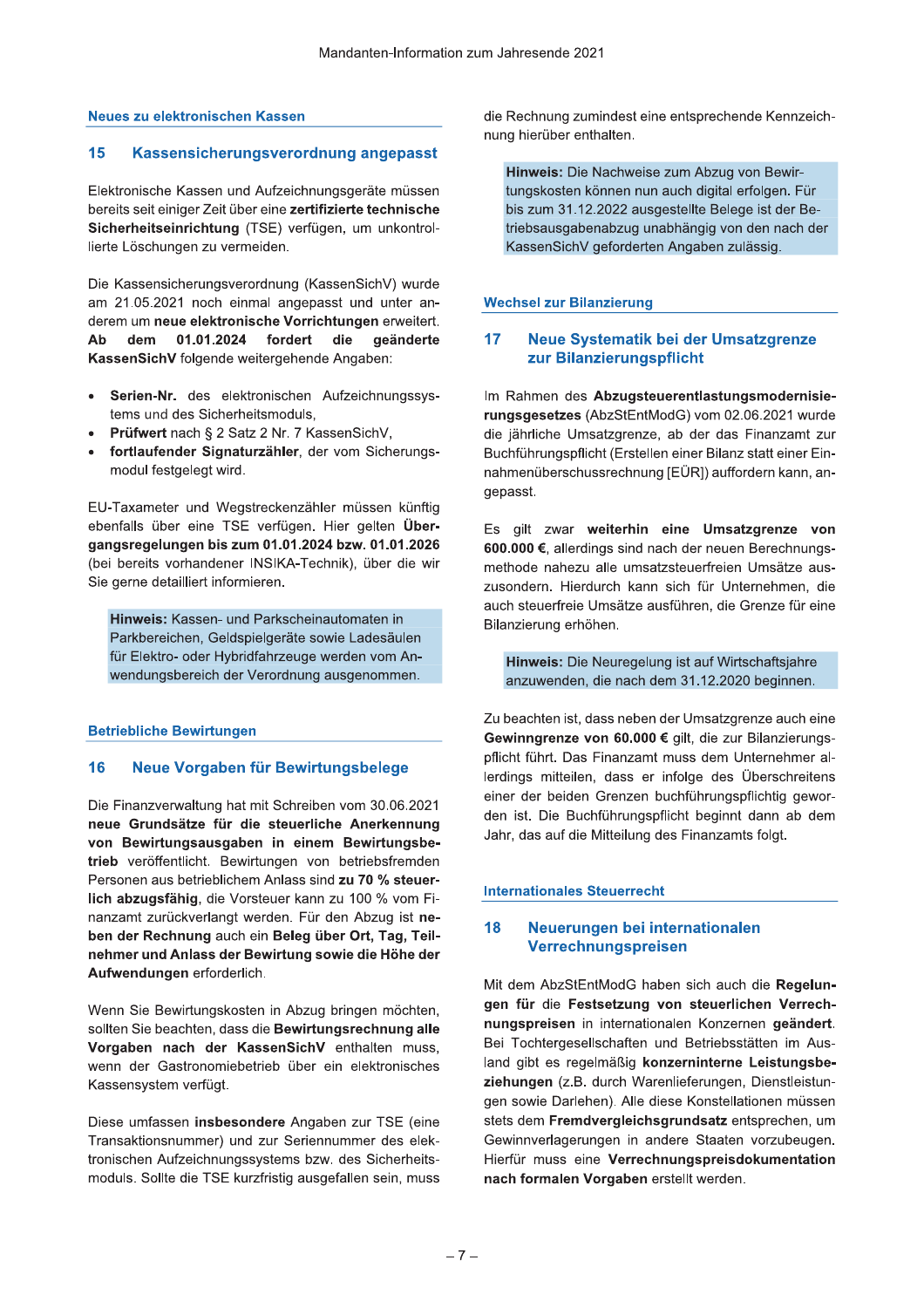# Festlegung konzerninterner Verrechnungspreise

Bisher galt bei der Festlegung konzerninterner Verrechnungspreise der Vorrang der sogenannten Standardmethoden (Preisvergleichsmethode, Kostenaufschlagsmethode, Wiederverkaufspreismethode). Dieser Vorrang wurde nun aufgegeben, was in der Praxis eine größere Flexibilität in der Methodenwahl ermöglicht.

Hinweis: Die Anpassung bestehender Verrechnungspreisdokumentationen an die neuen Standards dürfte ggf. einigen Aufwand bedeuten. Die Regelungen gelten ab dem 01.01.2022.

## Ш. **Tipps und Hinweise für GmbH-Ge**sellschafter und -Geschäftsführer

# Verlusterhaltung bei Anteilsverkauf

#### 19 Fortführungsgebundener Verlustvortrag

Lange galt bei Anteilsverkäufen an Kapitalgesellschaften die Regelung, dass ab einem Verkauf von mehr als 25 % die körperschaft- und gewerbesteuerlichen Verluste der Gesellschaft quotal untergehen, bei einem Verkauf von mehr als 50 % sogar komplett. Mittlerweile hat das Bundesverfassungsgericht (BVerfG) den quotalen Untergang der Verluste bei Übertragungen zwischen mehr als 25 % und 50 % gekippt, weshalb der Gesetzgeber diese Regelung bereits gestrichen hat. In diesen Fällen können die Verluste also vom neuen Anteilseigner (mit-)genutzt werden.

Die Regelung, wonach ab einer Übertragung von mehr als 50 % innerhalb von fünf Jahren auf einen Erwerber oder eine Erwerbergruppe alle Verluste untergehen, existiert jedoch nach wie vor, auch wenn diese beim BVerfG anhängig ist. Allerdings gelten seit 2016 neue Regelungen zum fortführungsgebundenen Verlustvortrag, der es auch bei Übertragungen von mehr als 50 % ermöglicht, dass Verluste erhalten bleiben. Hierzu hat das BMF am 18.03.2021 endlich ein Anwendungsschreiben veröffentlicht.

# Fortführung desselben Geschäftsbetriebs

Für die Anwendung der Regelungen zum Verlusterhalt ist entscheidend, dass die Gesellschaft seit dem Beginn des dritten Veranlagungszeitraums, der dem Veranlagungszeitraum des Beteiligungserwerbs vorausgeht, denselben Geschäftsbetrieb unterhalten hat. Zudem darf der Geschäftsbetrieb bis zum Ende des Veranlagungszeitraums des Beteiligungsverkaufs insbesondere nicht grundlegend verändert oder eingestellt werden. Liegen diese Voraussetzungen nicht vor, gehen die Verluste unter. Besteht die Gesellschaft noch keine drei Veranlagungszeiträume, läuft der Beobachtungszeitraum ab der Gründung bis zur Anteilsübertragung.

Hinweis: Bei Körperschaften mit mehr als einem Geschäftsbetrieb ist diese Regelung nicht anwendbar. Im BMF-Schreiben wird des Weiteren klargestellt, dass eine durch die Corona-Pandemie verursachte vorübergehende Betriebsschließung kein schädliches Ereignis darstellt, das zum Untergang der Verlustvorträge führt. Auch zusätzliche Vertriebswege (z.B. Onlineversand) oder temporäre Produktionsanpassungen sind unschädlich.

Generell ist es wichtig, dass der Betrieb innerhalb des dritten Jahres vor dem Anteilsverkauf und bis zum Ende des Veranlagungszeitraums des Anteilskaufs den wesentlichen Kern seines Geschäftsbetriebs nicht geändert hat. Diesen Kernbereich bezieht das Gesetz insbesondere auf angebotene Dienstleistungen oder Produkte, Kunden- und Lieferantenkreis, bediente Märkte sowie die Qualifikation der Arbeitnehmer.

# **Ertragsteuerliche Organschaft**

#### 20 Frist für dynamischen Verweis bei Gewinnabführungsverträgen

Im Rahmen einer körperschaft- und gewerbesteuerlichen Organschaft wird bei einer Unternehmensgruppe nur noch eine Gesellschaft gebündelt zum Steuerzahler. Es bieten sich Möglichkeiten zur einfacheren Verlustverrechnung innerhalb der Gruppe, und Dividenden können quasi steuerfrei für den Empfänger ausgezahlt werden. Die Voraussetzungen sind unter anderem, dass der Organträger die Mehrheit der Anteile bzw. Stimmrechte an den Kapitalgesellschaften, für die er Steuerzahler wird, besitzt sowie ein Gewinnabführungsvertrag (GAV) nach dem Aktiengesetz (AktG) geschlossen wird.

Für eine körperschaft- und gewerbesteuerliche Organschaft ist wie für alle Kapitalgesellschaften, die nicht die Rechtsform einer AG, SE oder KGaA haben, also insbesondere GmbHs, erforderlich, dass im GAV eine Verlustübernahmeverpflichtung gemäß § 302 AktG in Form eines sogenannten dynamischen Verweises vereinbart wird. Mit dem dynamischen Verweis ist der Verweis auf die "jeweils geltende Fassung" des Gesetzes gemeint, allein ein Verweis auf § 302 AktG genügt hier also nicht. Hieraus geht nämlich nicht die gemeinte Gesetzesfassung hervor, denn Gesetze ändern sich bekanntermaßen gelegentlich. Die Anforderung des dynamischen Verweises besteht bereits seit 2013.

Für sogenannte Altverträge galt eine Pflicht zur Anpassung des Verweises bis zum 31.12.2019. Altverträge waren GAV, die noch einen statischen Verweis auf § 302 AktG enthielten oder nur den Wortlaut wiedergaben. Inzwischen wurde § 302 AktG erneut geändert. Daher fordert die Finanzverwaltung hier nun bis zum 31.12.2021 eine Anpassung der GAV, die noch keinen dynamischen Verweis enthalten. Je nach Fallkonstellation kann es je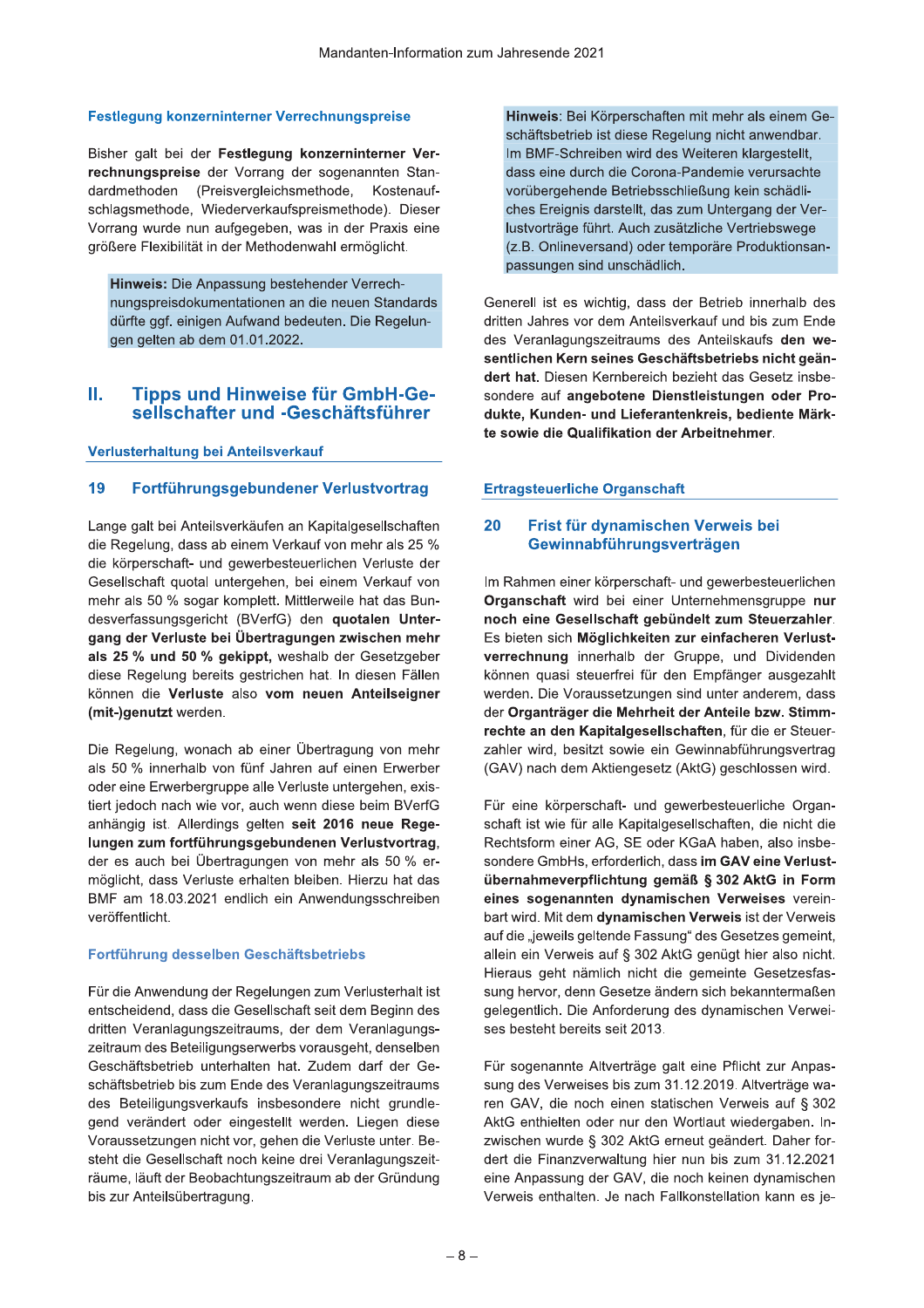doch erforderlich sein, dass schon bis zum 31.12.2019 auf einen dynamischen Verweis angepasst werden musste. Daran andert die neue Verwaltungsansicht nic

Mandament missing<br>
auf einen dynamischen Verweis angepasst werden muss<br>
te. Daran ändert die neue Verwaltungsansicht nichts.<br> **Praxistipp:** Auch wenn das BMF eine Frist bis zum<br>
Jahresende einräumt, sollte die Überprüfung n das BMF eine Frist bis zum Janresende einraumt, sollte die Uberprufung des GAV zeltnan erfolgen. Denn zu einer wirksamen Anderung bedart es einer notariellen Beurkundung des Zustimmungsbeschlusses der Organgesellschaft und aucn einer Eintragung der Anderung ins Handeisregister. Diese kann unterbielben, wenn das Organschaftsverhaltnis zum 31.12.2021 endet. Fenit der dynamische Verweis ab dem 01.01.2022, sind die voraussetzungen der korperschaft- und gewerbesteuerlichen Organschaft nicht mehr erfullt, was zu senr autwendigen Korrekturen sowie zu Steuer- und ∠insbelastungen funren kann. Es nandelt sich also um eine kielne Formalie, die sich sehr negativ auf das Bestenen der κοrperschaπ- und gewerbesteuer⊪chen Organschaft auswirken kann.

# III. Tipps und Hinweise für<br>Arbeitgeber und Arbeitnehmer

Frame Comparison of the Comparison of the Organschaft auswirken kann.<br>
III. Tipps und Hinweise für<br>
Corona-Hilfen für Arbeitnehmer<br>
Corona-Hilfen für Arbeitnehmer<br>
21 Steuerliche Themen zum Homeoffice<br>
Homeoffice-Pauschale und der annaltenden Corona-Pandemie kann beim Arbeiten von zu Hause aus **auch für zuzz** eine **steuer**ha-Hilfen für Arbeitnehmer<br>
Steuerliche Themen zum Homeoffice<br>
office-Pauschale auch für das Jahr 2022<br>
und der anhaltenden Corona-Pandemie kann<br>
en von zu Hause aus auch für 2022 eine st<br>
ernde Pauschale angesetzt werden. 21 Steuerliche Themen zum Hom<br>Homeoffice-Pauschale auch für das Jah<br>Aufgrund der anhaltenden Corona-Panden<br>Arbeiten von zu Hause aus auch für 2022<br>mindernde Pauschale angesetzt werden<br>alle interessant, die kein häusliches gesetzt werden. Diese ist für alle interessant, die **kein nausliches Arbeitszimmer im** steuerlichen Sinne naben, da nierrur ein separater Raum verlangt wird, der zweckmalsig eingerichtet sein muss und nur beruflichen ∠wecken dienen darf.

Arbeiten von zu Hause aus auch für 2022 eine steue<br>
mindernde Pauschale angesetzt werden. Diese ist t<br>
alle interessant, die kein häusliches Arbeitszimmer i<br>
steuerlichen Sinne haben, da hierfür ein separat<br>
Raum verlangt Für maximal 120 Heimarbeitstage wird ein pauschaler<br>Abzug von 5 € pro Tag gewährt, also maximal 600 € im aus auch für 2022 eine steuer-<br>
erster Tätig<br>
angesetzt werden. Diese ist für<br>
m häusliches Arbeitszimmer im<br>
aben, da hierfür ein separater<br>
er zweckmäßig eingerichtet sein<br>
m Zwecken dienen darf.<br>
arbeitstage wird ein mindernde Pauschale angesetzt werden.<br>
alle interessant, die kein häusliches Arbeit<br>
steuerlichen Sinne haben, da hierfür e<br>
Raum verlangt wird, der zweckmäßig eing<br>
muss und nur beruflichen Zwecken dienen c<br>
Für maximal mindernde Pauschale angesetzt werden. Diese ist für<br>
alle interessant, die kein häusliches Arbeitszimmer im<br>
steurlichen Sinne haben, da hierfür ein separater<br>
Raum verlangt wird, der zweckmäßig eingerichtet sein<br>
muss un a jedoch nur fur c Janr. Diese Pauschale wird jedoch nur für die Tage ge-<br>währt, an denen <mark>ausschließlich von zu Hause aus ge-</mark> **Steuerlichen Sinne** haben, da hierfür ein separater<br>
Raum verlangt wird, der zweckmäßig eingerichtet sein zur<br>
muss und nur beruflichen Zwecken dienen darf. The nume of the<br> **Für maximal 120 Heimarbeitstage** wird ein **p** de. Fur diese Tage konnen dementsprechend keine Fahrtkosten im Rahmen der Entfernungsmuss und nur beruflichen Zwecken dienen darf.<br>
Für maximal 120 Heimarbeitstage wird ein pauschaler<br>
Abzug von 5 € pro Tag gewährt, also maximal 600 € im<br>
Jahr. Diese Pauschale wird jedoch nur für die Tage ge-<br>
währt, an d werden. Die Aufwendungen fur eine Jahreskarte für offentliche Verkehrsmittel konnen unabhangig davon angesetzt werden, ob die Homeoffice-Pauschale berucksichtigt wurde oder nicht.

**HINWEIS:** Fur Arbeithenmer sollen sich die steuerlichen Regelungen des Homeoffice nun bis zum 31.12.2022 verlangern – somit also auch der Ansatz  $\alpha$ er Homeo $\alpha$ ice-Pauschale von 5 $\epsilon$  pro Tag (jahrlich maximal 600 $\epsilon$ ).

im Zuge des neuen infektionsschutzgesetzes zur Eindammung der vierten Corona-welle sind des Weiteren unter anderem eine flachendeckende 3-G-Regelung am Arbeitsplatz und im offentlichen Personenverkenr sowie die Wiedereinfunrung der Homeoffice-Pfilcht (vorerst bis zum 19.03.2022) vorgesenen.

2.2019 gelung am Arbeitsplatz und im öffentlichen Perso-<br>
muss-<br>
nenverkehr sowie die Wiedereinführung der Homeof-<br>
fice-Pflicht (vorerst bis zum 19.03.2022) vorgesehen.<br>
zum Dienstwagen und Homeoffice<br>
es<br>
m Än-<br>
Wird Arb d Arbeithehmern ein Dienstwagen auch zur privaten Nutzung uberlassen, findet oftmals die sogenannte 1-%-Regelung Anwendung. Hier mussen dann insbesondere pauschal für jeden Kalendermonat und für jeden<br>Entfernungskilometer zwischen Wohnung und erster Free-Pflicht (vorerst bis zum 19.03.2022) vorgesehen.<br>
vis zum<br>
Dienstwagen und Homeoffice<br>
des<br>
men Än-<br>
Wird Arbeitnehmern ein Dienstwagen auch zur privaten<br>
hen Än-<br>
Mird Arbeitnehmern ein Dienstwagen auch zur privaten<br> Dienstwagen und Homeoffice<br>Wird Arbeitnehmern ein Dienstwagen auch zur privaten<br>Nutzung überlassen, findet oftmals die sogenannte<br>1-%-Regelung Anwendung. Hier müssen dann insbeson-<br>dere pauschal für jeden Kalendermonat und Xanta Comparent Comparent Comparent Comparent Comparent Comparent Comparent Comparent Comparent Comparent Comparent Comparent Comparent Comparent Comparent Comparent Comparent Comparent Comparent Comparent Comparent Compar gesetzt werden.

Stent das Fanrzeug also autgrund der Corona-bedingten Homeomice-Regelungen naufig vor der Tur, entstenen aennc

Francelsre-<br>
Alternative provided and für jeden Kalendermonat und für jeden<br>
Itak Organ-<br>
Entfernungskilometer zwischen Wohnung und erster<br>
1. Fehlt der<br>
1. Grid die<br>
Ses des Fahrzeugs angesetzt werden.<br>
Italie, was zu<br>
St Es besteht hier aber auch die Möglichkeit, die tatsächli-<br>chen Fahrten zwischen Wohnung und erster Tätigfor the session of the session of the session of the session of the Herbert Homeoffice-Regelungen häufig vor der Tür, entstehen dennoch steuerliche Belastungen, obwohl keine Pri-<br>
auf variation of the server auch die Mögli tternungskilometer im Zuge der **Einzelbewertung** anzusetzen. Fur die Berucksichtigung bei der Lonnsteuer solite der Arbeithehmer seinem Arbeitgeber **d** vatuur vorlage.<br>
Es besteht hier aber auch die Möglichkeit, die tatsächlichen Fahrten zwischen Wohnung und erster Tätig-<br>
keitsstätte pro Tag mit 0,002 % des Listenpreises je<br>
Enfernungskilometer im Zuge der Einzelbewertun Ansatz nach der Einzelbewertung rur nocnstens chen Fahrten zwischen Wohnung und erster 1<br>
keitsstätte pro Tag mit 0,002 % des Listenpreis<br>
Enffernungskilometer im Zuge der Einzelbewertun<br>
zusetzen. Für die Berücksichtigung bei der Lohns<br>
sollte der Arbeitnehmer seinem zusetzen. Für die Berücksichtigung bei der Lohnsteuer<br>sollte der Arbeitnehmer seinem Arbeitgeber die monatli-<br>chen Fahrten mittels genauer Datumsangaben über-<br>mitteln. Zudem ist der Ansatz nach der Einzelbewertung<br>für höch

gebnis bedeutet die 0,002-%-Regelung, dass nur ale Fanrten zwischen wonnung und erster Tatigkeitsstatte **besteuert** wird.

sollte der Arbeitnehmer seine<br> **Chen Fahrten mittels gena**<br>
inteln. Zudem ist der Ansatice<br>
für höchstens 180 Tage im J<br>
22<br>
22 Im Ergebnis bedeutet die 0<br>
der geldwerte Vorteil aus<br>
4 en steuer-<br>
erster Tätigkeitsstätte b **HINWEIS:** Bel der pauschalen wertermittlung der Privatnutzung eines Dienstwagens sollten die Optionen a l zur steuerlichen Entlastung des Arbeitnehmers genauestens gepruft werden, wenn die Tatigkeit des Arbeithehmers Corona-bedingt vermehrt im Homeoffice stattfindet. In diesen Fallen kann sich die Einzelbewertungsmethode lohnen. Gerne stehen wir innen fur detaillierte Ruckfragen zur Verfugung

vantuzung eines Dienstwagens soliten die Optionen<br>
21 steuerlichen Entlastung des Arbeithenhmers ge-<br>
anauestens geprüft werden, wenn die Tätigkeit des<br>
Arbeithehmers Corona-bedingt vermehrt im Home-<br>
office stattfindet. I des Corona-Steuernilfegesetzes wurde beschlossen, dass im Zeitraum **zwischen dem 01.03.2020** Ihnen für detaillierte Rückfragen zur Verfügung.<br>
22 Verlängerung bei steuerfreien Corona-<br>
Sonderzahlungen<br>
Im Rahmen des Corona-Steuerhifegesetzes wurde be-<br>
schlossen, dass im Zeitraum zwischen dem 01.03.2020<br>
und dem mer in Höhe von bis zu 1.500 € steuer- und sozialver-22 Verlängerung bei steuerfreien Corona-<br>
Sonderzahlungen<br>
Im Rahmen des Corona-Steuerhilfegesetzes wurde be-<br>
schlossen, dass im Zeitraum zwischen dem 01.03.2020<br>
und dem 31.12.2020 Sonderzahlungen an Arbeitneh-<br>
mer in t werden konnen. Inzwischen wurde die Frist für die steuerfreie Sonderzahlung per Sonderzahlungen<br>
Rahmen des Corona-Steuerhilfegesetzes wurde be-<br>
Iossen, dass im Zeitraum zwischen dem 01.03.2020<br>
I dem 31.12.2020 Sonderzahlungen an Arbeitneh-<br>
r in Höhe von bis zu 1.500 € steuer- und sozialver-<br>
heru Gesetz bis zum 31.03.2022 verlängert.

Die Gewanrung der steuertreien Sonderzaniung ist jemer in Höhe von bis zu 1.500 € steuer- und sozialver-<br>
sicherungsfrei gewährt werden können. Inzwischen<br>
wurde die Frist für die steuerfreie Sonderzahlung per<br>
Gesetz bis zum 31.03.2022 verlängert.<br>
jährlich<br>
Die Gewährun abhangig davon, in weicher Branche dieser tatig ist. wichtig ist, dass die Zahlung **zusatzlich zum ubil-**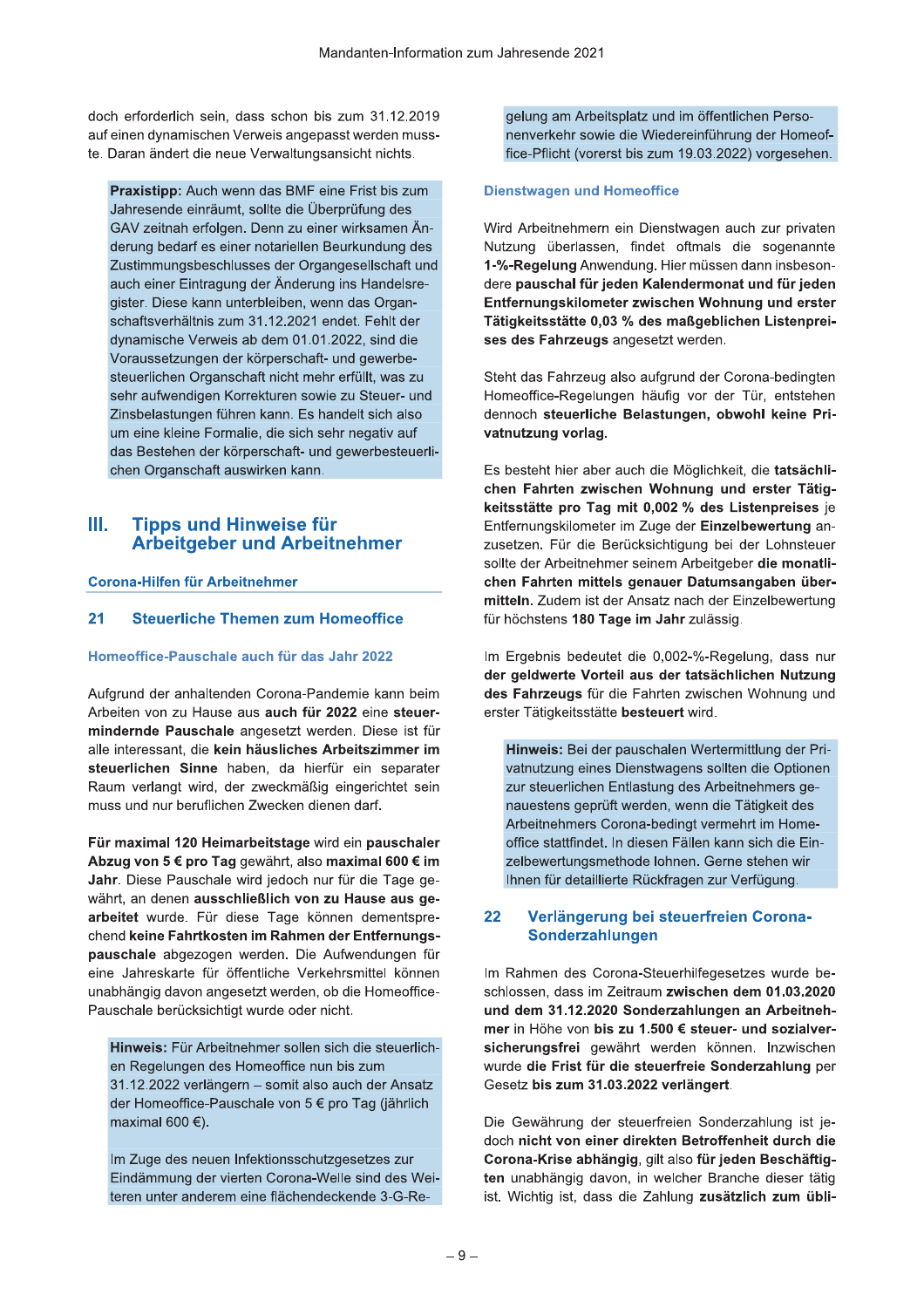chen Arbeitslohn geleistet und der Grund für die Zahlung im Lohnkonto aufgezeichnet wird.

Hinweis: Wurden die Sonderzahlungen bisher nicht oder nicht in voller Höhe ausgeschöpft, ist nun noch genug Zeit, diese erstmalig zu gewähren oder bis zum Gesamtbetrag von 1.500 € aufzustocken.

# Berufliche Mobilität und Steuern

#### 23 Entfernungspauschale und Mobilitätsprämie ab 2021

Seit 2021 gelten neue Regelungen für die Entfernungspauschale, also für die Wege zwischen der Wohnung und der ersten Tätigkeitsstätte. 2021 wurde zudem die sogenannte Mobilitätsprämie eingeführt.

Der bisher mögliche Abzugsbetrag von 0,30 € pro Kilometer der einfachen Wegstrecke wurde 2021 auf 0.35 € ab dem 21. Kilometer erhöht. Von 2024 bis 2026 wird die Pauschale für Fernpendler ab dem 21. Entfernungskilometer um weitere drei Cent auf 0,38 € pro Kilometer angehoben. Ab 2027 soll, vorbehaltlich einer gesetzlichen Anpassung, wieder der ursprüngliche Abzug von 0,30 € gelten. Die Erhöhung ist darüber hinaus sowohl auf Unternehmer als auch auf Familienheimfahrten im Zuge einer doppelten Haushaltsführung anwendbar.

Für Geringverdiener oder Berufstätige in Teilzeit mit einigem Wegstreckenaufwand ergibt sich jedoch die Problematik, dass sich die normale Entfernungspauschale bei Einkünften unterhalb des Grundfreibetrags (2021: 9.744 €, ab 2022: 9.984 €) nicht lohnt. Mit der ebenfalls von 2021 bis 2026 geltenden Mobilitätsprämie haben Bezieher geringer Einkommen allerdings eine weitere Möglichkeit, die sie neben der Berücksichtigung der Entfernungspauschale zusätzlich ab dem 21. Entfernungskilometer beantragen können. Für jeden zusätzlichen Kilometer erhalten sie dann noch einmal 14 % der erhöhten Pendlerpauschale, also 4.9 Cent. Die Mobilitätsprämie wird auf Antrag nach Ablauf des Veranlagungszeitraums in einem Prämienbescheid festgesetzt, wenn diese Prämie mehr als 10 € beträgt.

### 24 **Neue Rechtsprechung zur ersten Tätigkeitsstätte**

Die sogenannte erste Tätigkeitsstätte ist entscheidend dafür, ob Arbeitnehmer für Wege zur Arbeit die Entfernungspauschale ansetzen können (bei der nur die einfache Wegstrecke berücksichtigt wird), oder ob die Grundsätze für Dienstreisen gelten: Hier können entsprechend Kosten für die Hin- und Rückfahrt und auch Verpflegungsmehraufwand angerechnet werden. Die erste Tätigkeitsstätte muss eine ortsfeste betriebliche Einrichtung des Arbeitgebers sein, der der Arbeitnehmer dauerhaft zugeordnet ist. Bei manchen Tätigkeiten kann es jedoch Zweifelsfälle geben, wie 2020 diverse Urteile des Bundesfinanzhofs (BFH) verdeutlicht haben.

Hieraus ergibt sich, dass auch nur eine kurze Anwesenheit mit beruflicher Tätigkeit an der festen Einrichtung des Arbeitgebers (z.B. bei einem Rettungsassistenten die Rettungswache) dazu führt, dass keine Ortsabwesenheit vorliegt, für die Reisekosten geltend gemacht werden können. Der BFH legt diese Grundsätze streng aus. Nur wenn eine Auswärtstätigkeit ohne Aufsuchen der ersten Tätigkeitsstätte vorliegt, können Reisekosten (also Kosten für Hin- und Rückfahrt) sowie Verpflegungsmehraufwand geltend gemacht werden.

Hinweis: Verpflegungsmehraufwand kann erst bei einer mehr als achtstündigen Ortsabwesenheit geltend gemacht werden und höchstens für drei Monate. Es gelten derzeit folgende Pauschalen:

8 bis 24 Stunden Abwesenheit: 14 € (ebenso für den An- und Abreisetag bei Übernachtungen)

Mindestens 24 Stunden Abwesenheit:  $28 \in$ 

Bei Einsätzen im Ausland können die Sätze je nach Land abweichen; hierzu veröffentlicht das BMF jährlich eine Tabelle auf seiner Website. Für 2022 gelten allerdings die Werte von 2021 weiter.

# Kürzung von Verpflegungspauschalen

Nach der aktuellen BFH-Rechtsprechung sind Verpflegungspauschalen auch dann im Fall einer Mahlzeitengestellung durch den Arbeitgeber zu kürzen, wenn der Steuerpflichtige keine erste Tätigkeitsstätte hat (etwa bei Tätigkeiten mit täglichen Wechseleinsätzen ohne regelmäßigen betrieblichen Anlaufpunkt).

# **Fahrten zu einem Sammelpunkt**

Wenn ein Arbeitnehmer zwar keine erste Tätigkeitsstätte hat, aber täglich einen Sammelpunkt anfährt (etwa zur Weiterfahrt auf verschiedene Baustellen), so sind auch die täglichen Fahrten zu diesem Sammelpunkt auf die Entfernungspauschale begrenzt.

# Grenzüberschreitende Arbeitnehmerentsendung

Werden Mitarbeiter eines Konzerns ins Ausland entsandt, um längere Zeit bei der dortigen Konzerntochter zu arbeiten, so wird die ortsfeste Einrichtung des aufnehmenden Unternehmens regelmäßig zur ersten Tätigkeitsstätte.

Diese Zuordnung kann insbesondere eine Rolle spielen, wenn das aufnehmende Unternehmen Zuschüsse für die Wohnungskosten usw. im Entsendeland zahlt. Die Zuschüsse können dann ggf. als Arbeitslohn gewertet werden, da aufgrund der Zuordnung als erste Tätigkeitsstätte keine Auswärtstätigkeit vorliegt. Allerdings wird das Einkommen in den Progressionsvorbehalt einbezogen und erhöht den Steuersatz der übrigen Einkünfte.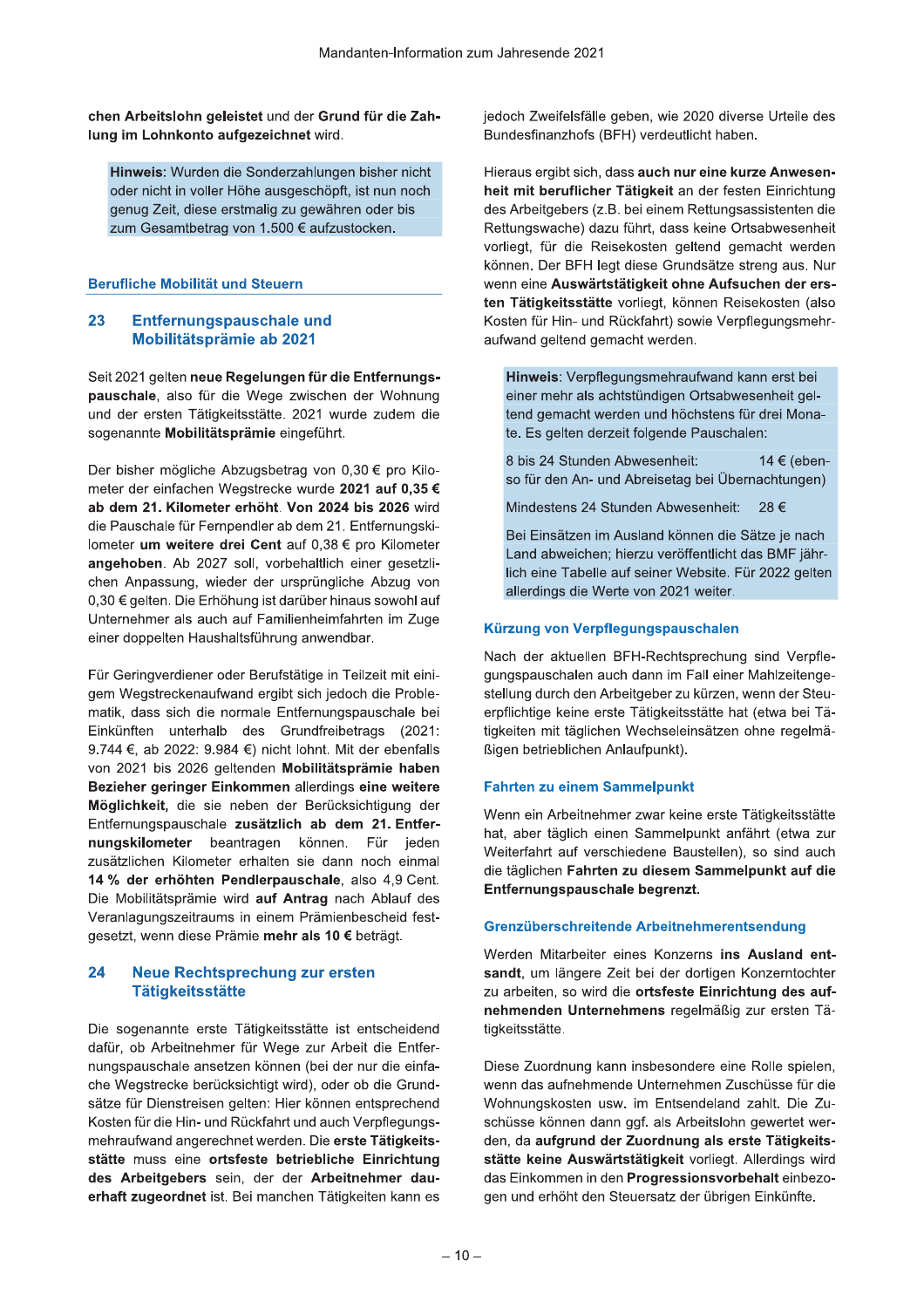#### 25 Privatnutzung von Einsatzfahrzeugen

In einem Urteilsfall des BFH vom 19.04.2021 stellte eine Gemeinde dem ehrenamtlichen Leiter der freiwilligen Feuerwehr ein Einsatzfahrzeug zur Sicherung der Einsatzbereitschaft zur Verfügung. Dieses konnte auch privat genutzt werden. Es handelte sich um einen Pkw mit Signalanlage und feuerwehrüblicher Lackierung. Das Finanzamt sah darin einen geldwerten Vorteil, der entsprechend versteuert werden sollte. Der BFH widersprach iedoch. Die Überlassung des Fahrzeugs stelle keine private Nutzung, sondern eine entsprechende funktionale Sicherung der Einsatzbereitschaft dar. Etwaige Vorteile aus dem Fahrzeug und der Möglichkeit zur privaten Nutzung waren für den BFH nicht ausschlaggebend.

Hinweis: Entsprechendes dürfte auch für Fahrzeugüberlassungen an andere ehrenamtlich Tätige gelten, etwa Einsatzkräfte beim Technischen Hilfswerk. Ein wichtiges Kriterium ist hierbei, dass eine ständige Einsatzbereitschaft durch die Überlassung des Fahrzeugs gesichert wird.

#### 26 Zuzahlungen zum Dienstwagen

Zuzahlungen des Arbeitnehmers zur Anschaffung eines Dienstwagens mindern den Ansatz des geldwerten Vorteils. In einem aktuellen Fall rechnete das Finanzamt die Zuzahlung jeweils bis zur Höhe des geldwerten Vorteils an. Hierdurch war der Betrag der Zuzahlung innerhalb von drei Jahren verbraucht. Der BFH sah jedoch auch die Option, die Zuzahlung komplett über die Nutzungsdauer des Fahrzeugs zu verteilen. Dies kann insbesondere bei niedrigen weiteren Einkünften vorteilhaft sein.

#### 27 Höhere Umzugskostenpauschale ab 2021

Beruflich bedingte Umzugskosten können als Werbungskosten abgezogen werden. Zudem kann der Arbeitgeber sie steuer- und sozialversicherungsfrei ersetzen. Beruflich bedingt ist ein Umzug zum Beispiel bei einem Stellenwechsel, bei einer Versetzung oder aufgrund der Begründung einer beruflich veranlassten doppelten Haushaltsführung. Zu den Umzugskosten zählen neben den Transportkosten, Reisekosten, doppelten Mietzahlungen, Maklergebühren für eine Mietwohnung auch sonstige Umzugsauslagen. Während die erstgenannten Kosten in nachgewiesener Höhe absetzbar sind, können sonstige Umzugsauslagen mit einem Pauschbetrag geltend gemacht werden. Für die sonstigen Auslagen gelten folgende Pauschalen:

| bis 31.03.2021: | 860€ |
|-----------------|------|

- seit 01.04.2021: 870€
- ab 01.04.2022: 886€

Bei höheren Kosten sind grundsätzlich Einzelnachweise zu den Kosten erforderlich. Außerdem können für jede weitere Person des Haushalts (Ehepartner, Kinder) folgende zusätzliche Beträge geltend gemacht werden:

| $\bullet$ | bis 31.03.2021:  | 573€ |
|-----------|------------------|------|
| ٠         | seit 01.04.2021: | 580€ |

ab 01.04.2022: 590€

Wer vor dem Umzug noch keine eigene Wohnung bezogen hat oder nach dem Umzug keine eigene Wohnung einrichtet, kann folgende Pauschalen beantragen:

- bis 31.03.2021: 172€
- seit 01.04.2021: 174 €
- ab 01 04 2022: 177€

Das maßgebliche Datum für die Ermittlung der Pauschalen ist der Tag vor dem Einladen des Umzugsguts. Insbesondere beim Umzug in ein anderes Bundesland kann für Kinder schulische Nachhilfe notwendig werden, da Lehrpläne abweichen können. Bis zum 31.03.2021 waren hierfür pro Kind 1.146 € möglich, zum 01.04.2021 ist der Betrag auf 1.160 € erhöht worden, und ab dem 01.04.2022 steigt dieser auf 1.181 €.

# **Neues zum Kug**

#### 28 Verbesserte Regelungen beim Kug verlängert

Um aufgrund der gravierenden wirtschaftlichen Auswirkungen der Corona-Pandemie weiterhin Arbeitsplätze sichern zu können, sind die Möglichkeiten zum erleichterten Zugang und zur Bezugsdauer von Kug erneut verlängert worden. Des Weiteren wird der Zugang für Leiharbeitnehmerinnen und Leiharbeitnehmer zum Kug bis zum 31.03.2022 ermöglicht. Die Änderungen treten mit Wirkung vom 01.01.2022 in Kraft und mit Ablauf des 31.03.2022 außer Kraft.

# **Zugang zum Kug**

Die Voraussetzungen für den Zugang zum Kug bleiben bis zum 31.03.2022 herabgesetzt. Zu den Verbesserungen zählt auch ein leichterer Zugang zum Kug für Unternehmen. Die notwendige Schwelle der von einem Arbeitsausfall betroffenen Arbeitnehmer je Betrieb wurde von mindestens einem Drittel auf 10 % herabgesetzt. Zudem müssen im Rahmen der Corona-Krise keine negativen Arbeitssalden mehr aufgebaut werden.

# **Höhe des Kug**

Im Zuge der Corona-Krise wurde das Kug erhöht; grundsätzlich beträgt es 60 % des ausgefallenen pauschalierten Nettoentgelts bzw. 67 % für Haushalte mit Kindern. Ab dem vierten Monat greift dann eine Erhöhung auf

- 70 % des entfallenen Nettoentgelts,
- 77 % für Haushalte mit Kindern.

Ab dem siebten Monat beträgt die Erhöhung:

- $\bullet$ 80 % des entfallenen Nettoentgelts,
- 87 % für Haushalte mit Kindern.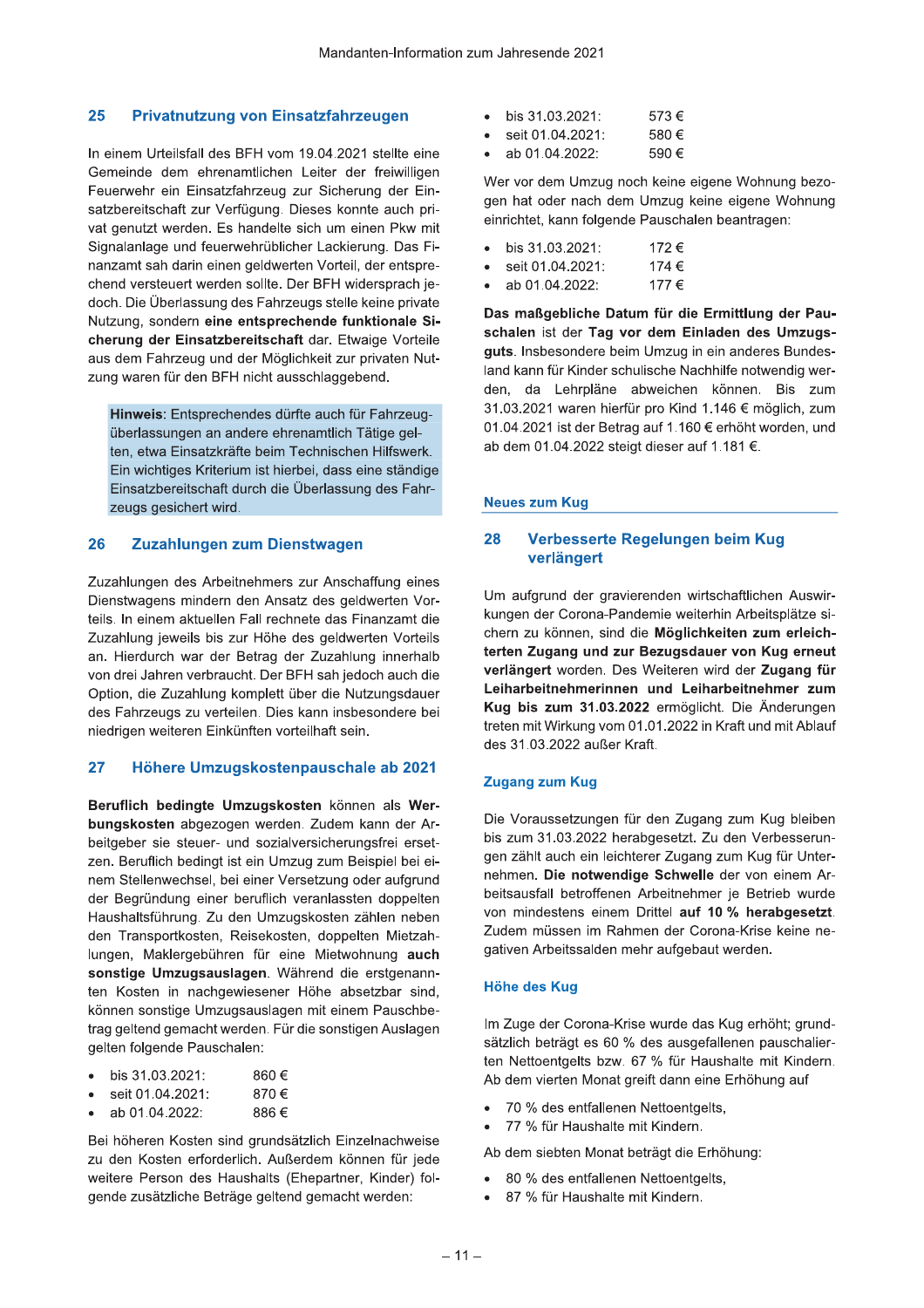Diese Regelungen wurden inzwischen auch für Betriebe, die bis zum 30.09.2021 mit der Kurzarbeit begonnen haben, befristet bis zum 31.03.2022 verlängert. Zudem wurde auch die Bezugsdauer des Kug verlängert: Der Bezug im Rahmen der Sonderregelungen ist nun längstens bis zum 31.03.2022 möglich. Die Einkünfte aus einer während der Kurzarbeit aufgenommenen geringfügigen Beschäftigung des Arbeitnehmers (450 € pro Monat) sind bis zum 31.12.2021 anrechnungsfrei.

# Erstattung von Sozialversicherungsbeiträgen

Betriebe, die bis zum 30.09.2021 Kurzarbeit eingeführt haben, erhalten bis zu diesem Zeitpunkt eine vollständige Erstattung der Sozialversicherungsbeiträge. Der erleichterte Zugang zum Kurzarbeitergeld wird bis zum 31.03.2022 verlängert. Vom 01.10.2021 bis 31.12.2021 werden noch 100 % des Sozialversicherungsaufwands, ab dem 01.01.2022 werden für den Zeitraum vom 01.01.2022 bis zum 31.03.2022 nur noch 50 % des Sozialversicherungsaufwands erstattet. Eine komplette Erstattung der Sozialversicherungsbeiträge ist auch im ersten Quartal 2022 möglich, wenn während der Kurzarbeit Qualifizierungsmaßnahmen nach § 106a Sozialgesetzbuch III für die Arbeitnehmer stattfinden.

#### 29 Vorsicht Falle: Die Abschlussprüfung beim Kug

Das Kug wird zunächst vorläufig ausgezahlt. Die Bundesagentur für Arbeit prüft erst nachträglich, ob die Voraussetzungen auch tatsächlich gegeben waren und ob das Kug in der korrekten Höhe ausgezahlt wurde. Es ist grundsätzlich vorgesehen, dass diese Prüfung in jedem Unternehmen stattfindet, das Kurzarbeit beantragt hat. Es handelt sich nicht um Stichproben. Der Arbeitgeber hat im Rahmen der Prüfung eine Mitwirkungspflicht.

Zu Beginn der Prüfung werden alle relevanten Informationen beim Unternehmen angefordert, also beispielsweise Arbeitszeitaufzeichnungen (z.B. Daten aus der elektronischen Arbeitszeiterfassung), Vereinbarungen über die Einführung der Kurzarbeit (z.B. mit dem Betriebsrat oder den betroffenen Arbeitnehmern) und bei Neueinstellung auch Nachweise der Notwendigkeit trotz Kurzarbeit. Die Prüfungen sollen vornehmlich in den Bundesagenturen für Arbeit stattfinden. Grundsätzlich ist aber auch eine Prüfung am Unternehmenssitz oder beim Steuerberater des Unternehmens denkbar, insbesondere dann, wenn sich Ungereimtheiten in den zur Prüfung übermittelten Unterlagen ergeben.

Haben sich Überzahlungen des Kug herauskristallisiert, sind diese zurückzuerstatten. Aber auch Nachzahlungen seitens der Behörde sind möglich, wenn der Ansatz des Kug zu niedrig erfolgte. Bei Überzahlungen wird auch geprüft, ob eine Ordnungswidrigkeit vorliegt (etwa falsche Angaben zu Anzeige- und Antragsvoraussetzungen). Bei wissentlich falschen Angaben ist hier auch eine Strafanzeige denkbar.

Hinweis: Es gibt die Option, einen fehlerhaften Antrag noch bis zur Prüfung zu korrigieren.

Die Zusammenstellung von Unterlagen zur Abschlussprüfung sollte sorgfältig erfolgen. Es sollte schon in der Zeit des Kug-Bezugs eine valide Datengrundlage geschaffen werden (insbesondere Nachweise zur Arbeitszeit aller von der Kurzarbeit betroffenen Mitarbeiter).

Bitte beachten Sie: Um Kug für den laufenden Monat zu erhalten, muss die Anzeige auf Arbeitsausfall vor Ende des Monats bei der zuständigen Bundesagentur für Arbeit eingehen. Ein Unternehmen hat drei Monate Zeit, die Abrechnung des ausgezahlten Kug bei der Bundesagentur für Arbeit einzureichen, um dieses erstattet zu bekommen (bei Kug z.B. für den Monat März müssen Antrag und Abrechnung also spätestens bis zum 30.06. eingehen).

# **Geldwerte Vorteile an Mitarbeiter**

#### 30 Höhere Freibeträge für Mitarbeiterbeteiligungen

Mitarbeiterbeteiligungen können für eine stärkere Identifikation der Belegschaft mit dem Unternehmen sorgen. Die Gewährung solcher Beteiligungen gilt grundsätzlich als steuerpflichtiger Arbeitslohn. Für bestimmte Vermögensbeteiligungen gilt jedoch für die unentgeltliche oder verbilligte Überlassung ein steuerfreier Höchstbetrag von 360 € im Jahr. Hiervon sind insbesondere folgende Arten der Vermögensbeteiligung umfasst:

- Aktien und Genussrechte
- Wandelschuldverschreibungen  $\bullet$
- Darlehensforderungen  $\bullet$
- GmbH-Beteiligungen
- stille Beteiligungen  $\bullet$

Mit dem Fondsstandortgesetz wurde 2021 der jährliche Freibetrag für die steuerfreie verbilligte oder unentgeltliche Beteiligung von Mitarbeitern mit den oben genannten Instrumenten auf 1.440 € im Jahr erhöht. Die Regelung gilt mit Wirkung zum 01.07.2021 und ist gerade für Start-ups und junge Unternehmen interessant. Eine weitere Voraussetzung für die Steuerfreiheit ist, dass die Beteiligung mindestens allen Arbeitnehmern gewährt wird, die zum Zeitpunkt der Bekanntgabe des Angebots ein Jahr oder länger ununterbrochen für das Unternehmen tätig waren.

Hinweis: Die neue Bundesregierung erwägt, die Mitarbeiterkapitalbeteiligung noch attraktiver zu gestalten, indem sie unter anderem den Steuerfreibetrag 2022 noch einmal anheben möchte.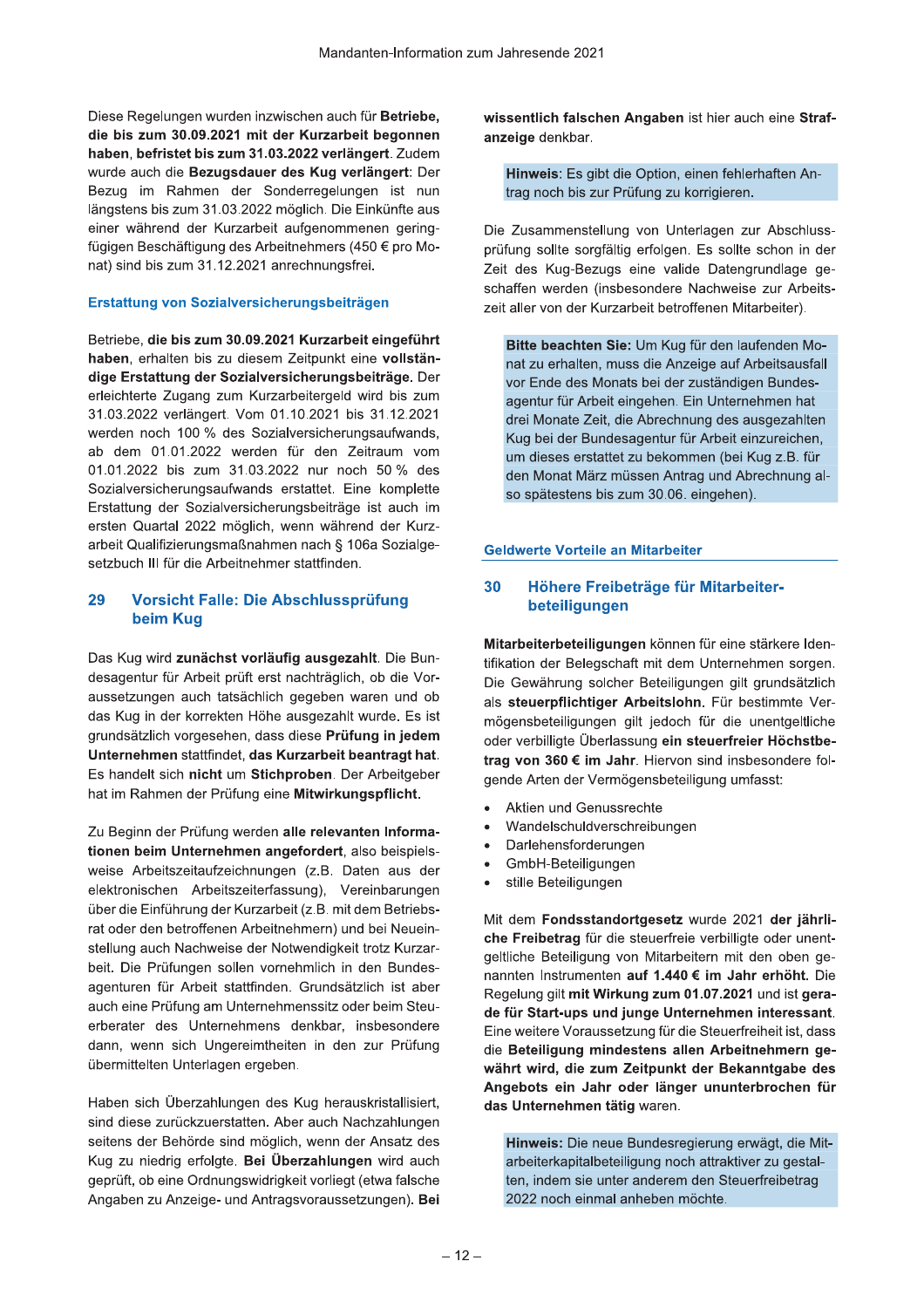Auch für nonere Beteiligungen gibt es im Zuge des neuen i Gesetzes Erieichterungen für Beteiligungen an bestimmten ∪nternenmen. So werden Einkunπe aus der Ubertra-Mandanten-Informa<br>
Schere Beteiligungen gibt es im Zuge des neuer<br>
Erleichterungen für Beteiligungen an bestimm<br>
ehmen. So werden Einkünfte aus der Übertra<br>
Vermögensbeteiligungen zunächst nicht be<br>
Besteuerung erfolgt als gung von vermogensbeteiligungen zunachst nicht besteuert. Die Besteuerung erfolgt also erst zu einem spateren Zeitpunkt. Diese wird nierbei von folgenden Ereig-Auch für höhere Beteiligungen gibt e<br>
Gesetzes Erleichterungen für Beteili<br>
ten Unternehmen. So werden Einkü<br>
gung von Vermögensbeteiligungen<br>
steuert. Die Besteuerung erfolgt als<br>
teren Zeitpunkt. Diese wird hierbei<br>
niss nissen ausgelost:

- $\bullet$  Seit der Gewanrung der Beteiligung sind insgesamt zwoir Janre vergangen, oder
- ale Betelligung wurde verauisert, unentgeltlich ubertragen oder in ein Betriebsvermogen eingelegt, oder
- $\bullet$  das Dienstvernaltnis zum Arbeitgeber, der die Betelligung gewanrt nat, wurde aurgelöst.

**Hinweis:** Maisgebend ist der lonnsteuerliche Vorteil bel Einraumung der Mitarbeiterbeteiligung, spatere vverternonungen ertolgen nach den Grundsatzen der Abgeltungsteuer. Aufzelchnungen über die Gewanrung der Vermogensbeteiligung sind dem Lonnkonto xum Arbeitgeber, der die<br>
wurde aufgelöst.<br>
t der lohnsteuerliche Vorteil<br>
rheiterbeteiligung, spätere<br>
n nach den Grundsätzen der<br>
chnungen über die Gewäh-<br>
iligung sind dem Lohnkonto<br>
rur ihmer die Gewäh-<br>
iligung sind des Arbeithenmers beizufugen.

# 31 Steuerfreie Sachbezüge durch **Gutscheine und Geldkarten ab 2022**

 $\mathsf{Sacnbezuge}$  bis zu einer Hone von 44  $\mathsf{\epsilon}$  im Monat konnen ichnungen über die Gewäh-<br>
teiligung sind dem Lohnkonto<br>
tufügen.<br>
Secher Steu<br> **Geldkarten ab 2022**<br>
Sine von 44 € im Monat können<br>
d sozialversicherungsfrei ge-<br>
2022 erhöht sich die Freigren-<br>
züge auf 50 € monatlich p Arbeithehmern steuer- und sozialversicherungsfrei gewanrt werden. Zum **01.01.2022** ernont sich die **Freigren**ze fur steuerfreie Sachbezuge auf  $50$   $\epsilon$  monatiich pro Arbeithenmer. Doch Vorsicht: Wird sie auch **nur um** einen Cent überschritten, wird der Gesamtbetrag steuer- und sozialversicherungspriichtig, nicht nur der ubersteigende Betrag!

Seit dem 01.01.2020 gelten neue Regelungen/verschärfungen für Gutscheine und Geldkarten. Es stellt sich hier immer die Frage, ob **die monatliche steuerfreie** Sachbezugsgrenze von 44 $\bm{\epsilon}$  (bzw. 50 $\bm{\epsilon}$  ab 2022) anwendbar ist oder ob es sich tatsachlich um steuerpflichtigen Arbeitsionn nandeit.

Das BMF hat sich mit Schreiben vom 13.04.2021 zur steuerlichen Behandlung von Gutscheinen und Geldkar**und Geldkarten**. Es stellt<br> **ie monatliche steuerfreie**<br> **i** (bzw. 50 € ab 2022) an-<br>
tsächlich um steuerpflichti-<br>
been vom 13.04.2021 zur<br>
Gutscheinen und Geldkar-<br>
Als Sachbezug gelten nur<br>
die ausschließlich zum<br>
st ten an Arbeithehmer geaulsert. Als **Sachbezug** gelten hur Gutscheine und Geldkarten, die **ausschließlich zum** Sachbezugsgrenze von 44 € (bzw. 50 € at wendbar ist oder ob es sich tatsächlich um st<br>gen Arbeitslohn handelt.<br>Das BMF hat sich mit Schreiben vom 13.0<br>steuerlichen Behandlung von Gutscheinen un<br>ten an Arbeitnehmer geäuße Bezug von Waren oder Dienstleistungen berechtigen und die Kriterien des Zaniungsdiensteaufsichtsgesetzes (ZAG) erfullen. Im Einzelnen werden folgende Gutscheine und Geldkarten begunstigt: Das BMF hat sich mit Schreiben vom 13<br>
steuerlichen Behandlung von Gutscheinen<br>
ten an Arbeitnehmer geäußert. Als Sachbez<br>
Gutscheine und Geldkarten, die ausschl<br>
Bezug von Waren oder Dienstleistunger<br>
und die Kriterien de ten an Arbeitnehmer geäußert. Als Sachbe:<br>
Gutscheine und Geldkarten, die aussch<br>
Bezug von Waren oder Dienstleistunge<br>
und die Kriterien des Zahlungsdiensteaufs<br>
(ZAG) erfüllen. Im Einzelnen werd<br>
Gutscheine und Geldkarte

- Gutscheine/Geldkarten zur Nutzung in limitierten Einkaufsverbunden. Hierunter fallen zum Beispiel Gutscheine und entsprechende Geldkarten von Einn oder Dienstleistungen berechtigen<br>
eles Zahlungsdiensteaufsichtsgesetzes<br>
Im Einzelnen werden folgende<br>
eldkarten begünstigt:<br>
Idkarten zur Nutzung in limitierten<br>
inden. Hierunter fallen zum Beispiel<br>
d entsprechende Ge zelnandelsketten oder regionale CityCards. und die Kriterien des Zahlungsdiens<br>
(ZAG) erfüllen. Im Einzelnen<br>
Gutscheine und Geldkarten begünstig<br>
• Gutscheine/Geldkarten zur Nutz<br>
Einkaufsverbünden. Hierunter<br>
Gutscheine und entsprechende (<br>
• Zelhandelsketten ode (ZAG) erfüllen. Im Einzelnen werd<br>
Gutscheine und Geldkarten begünstigt:<br>
• Gutscheine/Geldkarten zur Nutzung<br>
Einkaufsverbünden. Hierunter fallen<br>
Gutscheine und entsprechende Geldka<br>
zelhandelsketten oder regionale CityC arten begünstigt:<br>
frag<br>
rten zur Nutzung in limitierten<br>
m. Hierunter fallen zum Beispiel<br>
tsprechende Geldkarten von Ein-<br>
der regionale CityCards.<br>
rten für eine limitierte Produkt-<br>
fallen Gutscheine/Geldkarten zum<br>
id • Gutscheine/Geldkarten zu<br>
Einkaufsverbünden. Hier<br>
Gutscheine und entsprech<br>
zelhandelsketten oder regi<br>
• Gutscheine/Geldkarten für<br>
palette. Hierunter fallen C<br>
Tanken, von Buchläden oc<br>
• Sogenannte Instrumente<br>
ziale eldkarten zur Nutzung in limitierten<br>
inden. Hierunter fallen zum Beispiel<br>
d entsprechende Geldkarten von Ein-<br>
en oder regionale CityCards.<br>
eldkarten für eine limitierte Produkt-<br>
ther fallen Gutscheine/Geldkarten zum<br>
	- Gutscheine/Geldkarten für eine limitierte Produktpalette. Hierunter fallen Gutscheine/Geldkarten zum Tanken, von Buchladen oder für Kinokarten. \$ ufsverbünden. Hierunter fallen zum Beispineine und entsprechende Geldkarten von Eindelsketten oder regionale CityCards.<br>
	heine/Geldkarten für eine limitierte Produke.<br>
	E. Hierunter fallen Gutscheine/Geldkarten zum, von Buc
	- Sogenannte **Instrumente zu steuerlichen und so**zlalen Zwecken (Essensmarken).

Gutscheine oder Geldkarten mit unbegrenzten Be- $\boldsymbol{z}$ ugsmoglichkeiten von waren  $\boldsymbol{\mathrm{s}}$ ind nach den oben genannten Kriterien **für den steuerfreien Sachbezug nicht** menr zulassig. Hiertur glit eine Gutscheine oder Geldkarten mit unbegrenzten Be-<br>
zugsmöglichkeiten von Waren sind nach den oben ge-<br>
nannten Kriterien für den steuerfreien Sachbezug nicht<br>
mehr zulässig. Hierfür gilt eine Übergangsfrist: Noch<br>
bis einsc n auch für diese Gutscheine die monatiiche 44-€-Freigrenze genutzt werden. Ab dem 01.01.2022 mussen Gutscheine dann die voraussetzungen des ZAG erfullen. Gutscheine oder n bestimm-<br>
inicht be-<br>
inicht be-<br>
inicht be-<br>
inicht be-<br>
inicht be-<br>
inicht be-<br>
inicht be-<br>
inicht be-<br>
inicht be-<br>
inicht be-<br>
inicht be-<br>
inicht be-<br>
inicht be-<br>
inicluding the monalitic particle inicialization data ten, die in Bargeid umgetauscht werden konnen, Waren sind nach den oben ge-<br>steuerfreien Sachbezug nicht<br>It eine Übergangsfrist: Noch<br>2021 kann auch für diese Gut-<br>44-€-Freigrenze genutzt wer-<br>müssen Gutscheine dann die<br>NG erfüllen. Gutscheine oder<br>umgetauscht werden rallen auch schon nach den bisherigen Regelungen nicht unter die Sachbezugsgrenze und funren demnach immer zu steuerpflichtigem Arbeitsionn.

**Faustformel:** Ist der Gutschein bei nur einer  $F$ Folker Marketter and die aussetzungen des ZAG erfüllen. Gutscheine dann die aussetzungen des ZAG erfüllen. Gutscheine oder dkarten, die in Bargeld umgetauscht werden können, en auch schon nach den bisherigen Regelungen nic zstelle einzulosen, liegt ein begunstigter Sachbezug vor. Ab 2022 sollten Sie als Arbeitgeber hur Gutscheine und Geläkarten von regionalen Einzelnandfallen auch schon nach den bisherigen Rege<br>
unter die Sachbezugsgrenze und führen der<br>
zu steuerpflichtigem Arbeitslohn.<br> **Faustformel:** Ist der Gutschein bei nur e<br>
tanzstelle einzulösen, liegt ein begünstig<br>
zug vor. Ab iern und Tankstellen oder von Onlinenandiern, die unter die Sachbezugsgrenze und führe<br>
zu steuerpflichtigem Arbeitslohn.<br>
Faustformel: Ist der Gutschein bei<br>
tanzstelle einzulösen, liegt ein begünd<br>
zug vor. Ab 2022 sollten Sie als Art<br>
scheine und Geldkarten von region. nur inre eigenen waren anbieten, vornalten. von den bellebten Amazon-Gutscheinen ist nach der neuen Rechtslage abzuraten, damit keine nachtragliche formel: Ist der Gutschein bei nur einer Akzep-<br>File einzulösen, liegt ein begünstigter Sachbe-<br>F. Ab 2022 sollten Sie als Arbeitgeber nur Gute<br>Le und Geldkarten von regionalen Einzelhänd-<br>d Tankstellen oder von Onlinehändl Steuer- und Sozialversicherungspriicht dront.

# 32 Steuerliche Behandlung von No-Show-Kosten bei Betriebsveranstaltungen

Bei Betriebsveranstaltungen bzw. Zusammenκunπen der Gutscheinen ist nach der neuen<br>en, damit keine nachträgliche<br>versicherungspflicht droht.<br>lehandlung von No-Show-<br>etriebsveranstaltungen<br>ungen bzw. Zusammenkünften der<br>nehmens mit festlichem Charakter<br>rlicher Freibetrag vo Mitarbeiter eines Unternehmens mit festlichem Chara iit keine nachträgliche<br>rungspflicht droht.<br>**lung von No-Show-veranstaltungen**<br>zw. Zusammenkünften der<br>is mit festlichem Charakter<br>**Freibetrag von 110 € pro**<br>ir insgesamt zwei Veran-<br>fälle gibt es immer wieder<br>ro Teilnehm gilt pro Feier ein steuerlicher Freibetrag von 110 € pro Person (inkl. Begleitperson) fur insgesamt zwei veran-32 Steuerliche Behandlun<br>
Kosten bei Betriebsver<br>
ren-<br>
Mitarbeiter eines Unternehmens r<br>
gilt pro Feier ein steuerlicher Franchmens<br>
teu-<br>
staltungen im Jahr. Zweifelsfäll<br>
der<br>
staltungen im Jahr. Zweifelsfäll<br>
der<br>
samt staitungen im Jahr. Zweifelsfalle gibt es immer wieder daningenend, wie die Kosten pro Teilnenmer aus den G gerie ge-<br>
Freigren-<br>
Eie Betriebsveranstaltungen bzw. Zusammenkünften der<br>
Freigren-<br>
Mitarbeiter eines Unternehmens mit festlichem Charakter<br>
on nur um<br>
Person (inkl. Begleitperson) für insgesamt zwei Veran-<br>
staltungen der veranstaltung abzuleiten sind

samtkosten der veranstaltung abzulelten sind.<br>Zu den **Zuwendungen** anlässlich der Betriebsveranstaltung zanien insbesondere **Speisen, Getranke, Tabak**waren, Süßigkeiten sowie anteilige Kosten des Unter- $\bm{{\sf n}}$ altungsprogramms und Geschenke an die Mitarbeiter oder Begleitpersonen. Insbesondere bei großeren veranstaltungen konnen allerdings bei **kurzfristigen** samtkosten der Veranstaltung abzuleiten<br>
Zu den **Zuwendungen** anlässlich der Be<br>
tung zählen insbesondere **Speisen, Ge**<br> **waren, Süßigkeiten sowie anteilige Ko<br>
haltungsprogramms und Geschenke a<br>
oder Begleitpersonen. Insb** Absagen von Teilnehmern dennoch Kosten anfallen (sog. **No-Show-Kosten**), etwa fur reservierte Platze, Essen usw., so dass die Gesamtkosten gleich bleiben. rählen insbesondere Speisen, Getränke, Tabal, Süßigkeiten sowie anteilige Kosten des Untergsprogramms und Geschenke an die Mitarbeite Begleitpersonen. Insbesondere bei größere staltungen können allerdings bei kurzfristige

in einem aktuellen BFH-Urteil ging es um die Frage, ob haltungsprogramms und Geschichtischeit<br>
oder Begleitpersonen. Insbeschichtischer Begleitpersonen. Insbeschichter<br>
Zur (sog. No-Show-Kosten), etwa<br>
Essen usw., so dass die Gesamtk<br>
zum<br>
In einem aktuellen BFH-Urteil gir<br>
di diese Kosten dann entsprechend auf die anderen Teilnehmer aufzutellen sind und somit deren Kostenanteil ernonen - wenn es ungunstig lauπ, auch uber den Freibetrag hinaus. Der BFH bestatigte die Ansicht des Finanzamts, dass die Kosten für die nicht erschienenen Personen entsprecnend aurgeteilt werden mussten.

Hinweis: Wird der Freibetrag für die Betriebsveranstaltung uberschritten, ist eine Pauschalversteuerung des geldwerten Vortells moglich. Aus prai ünstig läuft, auch über den Freibe-<br>bestätigte die Ansicht des Finanz-<br>**n für die nicht erschienenen Per-**<br>**aufgeteilt** werden müssten.<br>Freibetrag für die Betriebsveran-<br>ten, ist eine Pauschalversteuerung<br>prieils möglich. Grunden sollten moglichst verbindliche Ahmeldungen mit zeitlichem Vorlauf eingenolt werden. Dies mindert die Gefahr kurzfristiger Absagen. sonen entsprechend aufgeteilt werden müs<br>
Hinweis: Wird der Freibetrag für die Betric<br>
staltung überschritten, ist eine Pauschalve<br>
des geldwerten Vorteils möglich. Aus prak<br>
Gründen sollten möglichst verbindliche An<br>
gen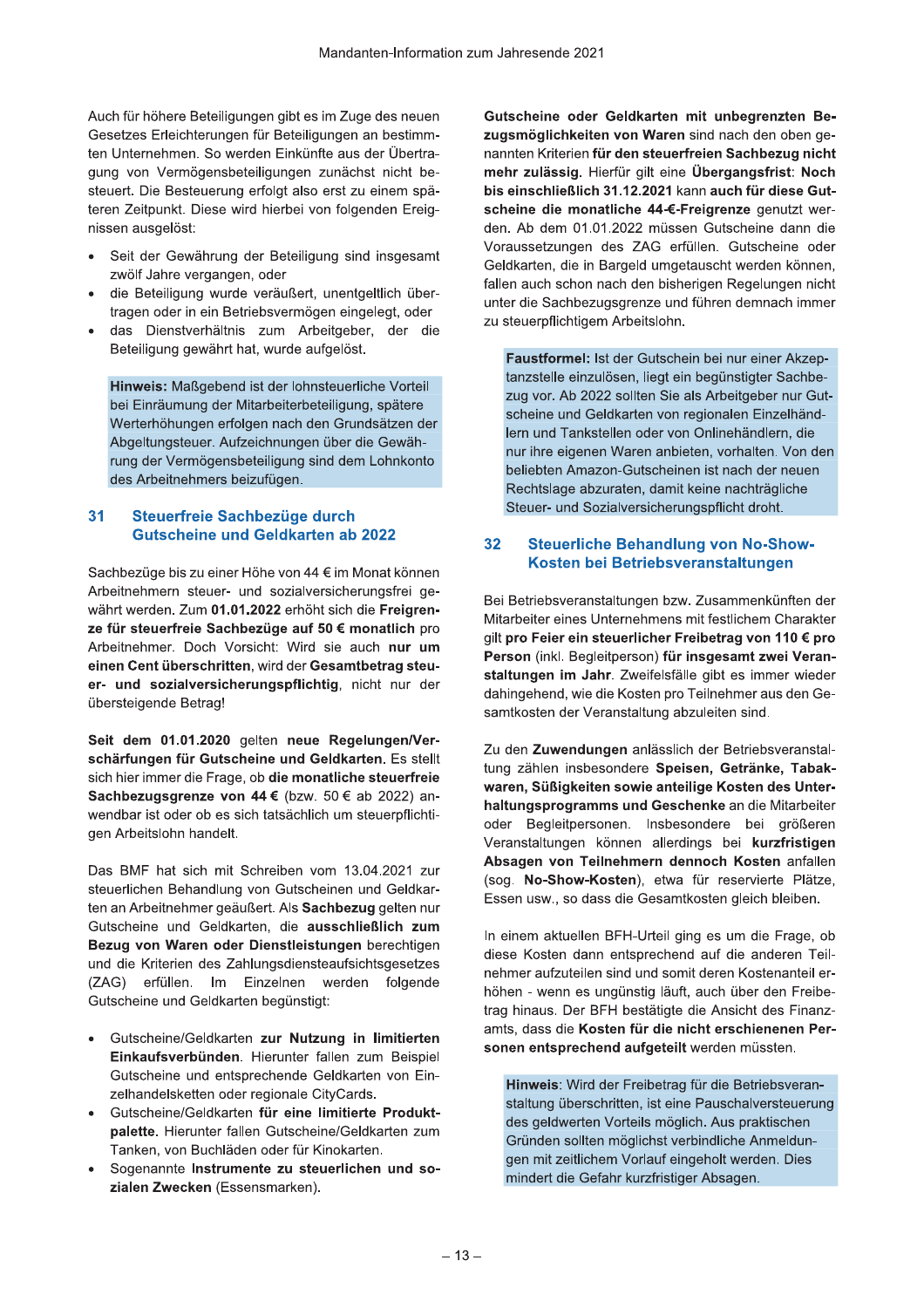## $IV.$ **Tipps und Hinweise für Haus- und** Grundbesitzer

#### 33 Grunderwerbsteuergesetz: Eindämmung **von Share Deals**

Bislang nutzen einige Immobilieninvestoren ein Schlupfloch: Statt einer Immobilie kaufen sie Anteile an der Firma, die Eigentümerin der Immobilie ist. Die sogenannten Share Deals blieben bislang grunderwerbsteuerfrei, solange Investoren weniger als 95 % der Unternehmensanteile gekauft haben. Nach einer Wartezeit von fünf Jahren können die Anteile steuerfrei vereint werden. Zur Eindämmung derart missbräuchlicher Steuergestaltungen wurden folgende Punkte im Grunderwerbsteuergesetz zum 01.07.2021 geändert:

- Absenkung der 95-%-Grenze in den Ergänzungstatbeständen auf 90 %
- Einführung eines neuen Ergänzungstatbestands zur Erfassung von Anteilseignerwechseln in Höhe von mindestens 90 % bei Kapitalgesellschaften
- Verlängerung der Haltefrist der Anteile von fünf auf zehn Jahre
- Anwendung der Ersatzbemessungsgrundlage auf Grundstücksverkäufe im Rückwirkungszeitraum von Umwandlungsfällen
- Verlängerung der Vorbehaltensfrist auf 15 Jahre

# Steuerfreier Grundstücksverkauf

### 34 Führt ein häusliches Arbeitszimmer zur anteiligen Veräußerungsbesteuerung?

Grundstücksveräußerungen aus dem Privatvermögen, bei denen der Zeitraum zwischen Anschaffung und Veräußerung nicht mehr als zehn Jahre beträgt, sind einkommensteuerpflichtig. Von dieser Regelung ausgenommen sind allerdings Grundstücke, die zu eigenen Wohnzwecken genutzt werden.

Was ist aber, wenn ein Teil des Gebäudes vor der Veräußerung als häusliches Arbeitszimmer verwendet worden ist und diese Nutzung noch innerhalb der Zehnjahresfrist lag? Umfassen die "eigenen Wohnzwecke" auch die Nutzung als häusliches Arbeitszimmer? Oder muss beim Verkauf der Flächenanteil des Arbeitszimmers anteilig versteuert werden?

Mit diesen Fragestellungen hat sich der BFH in einem aktuellen Urteil befasst und entschieden, dass die "Nutzung zu eigenen Wohnzwecken" auch das häusliche Arbeitszimmer umfasst. Er ging hier davon aus, dass ein solches Arbeitszimmer zumindest zu einem kleinen Teil auch für Zwecke außerhalb der Einkünfteerzielung und damit zu eigenen Wohnzwecken genutzt wird.

Damit gilt auch die Nutzung im Rahmen eines häuslichen Arbeitszimmers als eine Nutzung zu eigenen Wohnzwecken, eine Veräußerung innerhalb der Zehnjahresfrist ist demnach komplett steuerneutral.

Hinweis: Die Entscheidung begünstigt diejenigen, die in ihrer selbstbewohnten Wohnimmobilie ein (steuerlich anerkanntes) häusliches Arbeitszimmer für Überschusseinkünfte nutzen und die Immobilie innerhalb von zehn Jahren seit Erwerb oder Errichtung weiterveräußern. Gewerbetreibende und Freiberufler, die ein häusliches Arbeitszimmer nutzen und den entsprechenden Grundstücks- und Gebäudeteil in ihrer Gewinnermittlung als Betriebsvermögen ausweisen, profitieren von dem Urteil aber nicht.

### 35 Zehnjahresfrist bei fehlender sanierungsrechtlicher Genehmigung

In einem weiteren Verfahren stellte sich dem BFH die Frage, ob eine zum Zeitpunkt des Abschlusses des Kaufvertrags fehlende sanierungsrechtliche Genehmigung Auswirkungen auf den Ablauf der Zehnjahresfrist haben könnte: Hier hatten zwei Parteien einen Kaufvertrag über ein Grundstück geschlossen, dessen Datum noch innerhalb der Zehnjahresfrist lag.

Das Finanzamt war somit von einem steuerpflichtigen privaten Veräußerungsgeschäft für den Verkäufer ausgegangen. Allerdings stand der Vertrag noch unter dem Vorbehalt einer sogenannten sanierungsrechtlichen Genehmigung, da das Grundstück in einem ausgewiesenen Sanierungsgebiet lag. Zivilrechtlich war der Vertrag damit schwebend unwirksam, die entsprechende Genehmigung wurde erst nach Ablauf der Zehnjahresfrist erteilt. Darauf berief sich auch der Verkäufer und betrachtete den Verkauf als steuerfrei; der Vertrag sei erst nach Ablauf der Frist endgültig wirksam.

Der BFH erteilte dieser Sichtweise allerdings eine klare Absage. Eine Veräußerung liege schon dann vor, wenn die übereinstimmenden rechtsgeschäftlichen Verpflichtungserklärungen beider Vertragspartner innerhalb der Zehnjahresfrist bindend abgegeben würden. Dies war hier der Fall, die spätere Erteilung der Genehmigung kann also nicht den Ablauf der Zehnjahresfrist zeitlich nach hinten verschieben.

# Steuerliche Förderung energetischer Maßnahmen

#### 36 Neue Vereinfachungsregeln bei kleinen Photovoltaikanlagen

Mit Schreiben vom 29.10.2021 hat das BMF Vereinfachungsregelungen für den Betrieb kleiner Photovoltaikanlagen und kleiner Blockheizkraftwerke (BHKW) veröffentlicht.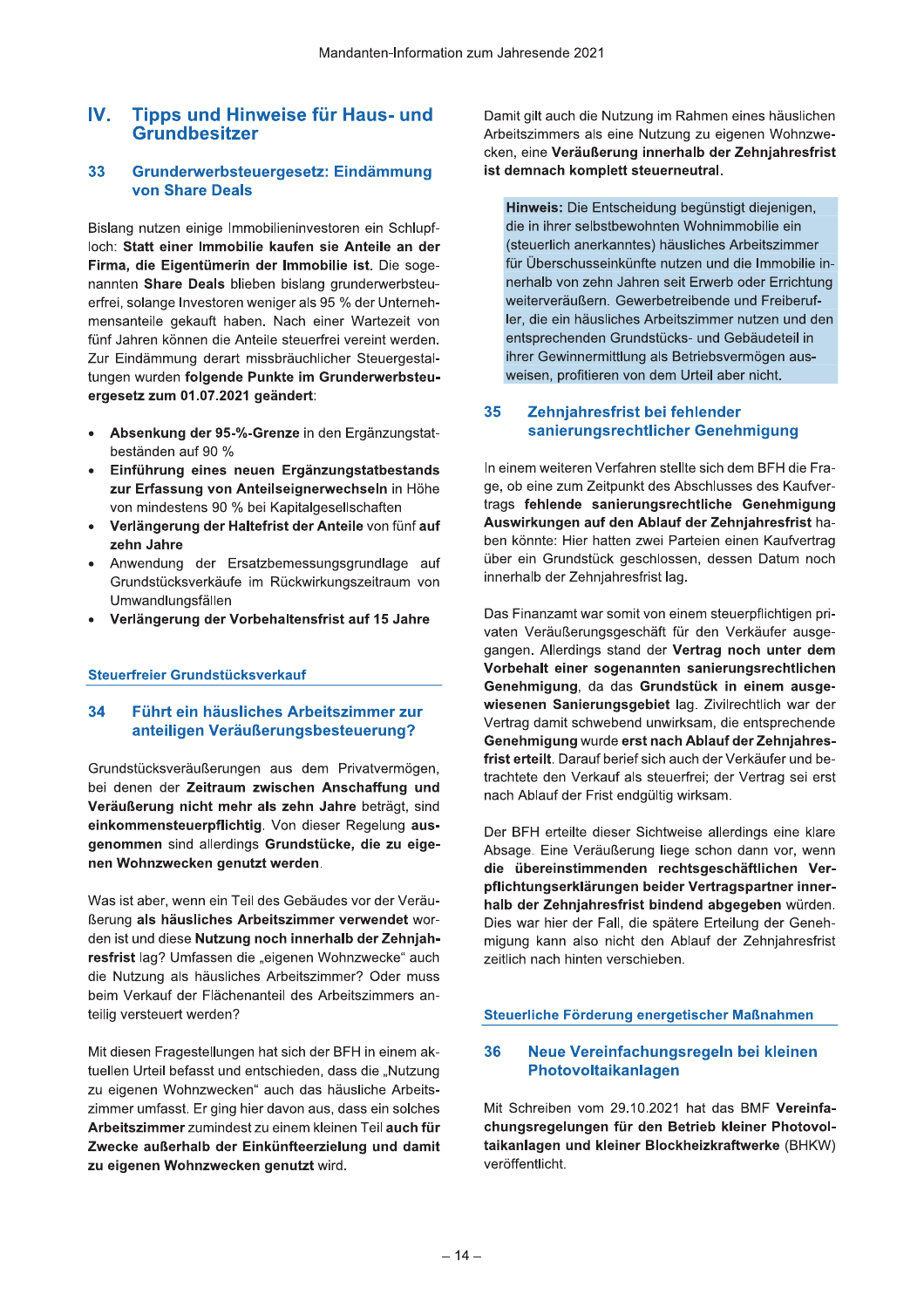Grundsätzlich erzielen Betreiber entsprechender Anlagen bei Einspeisung von Strom in öffentliche Netze Einkünfte aus Gewerbebetrieb, auch wenn der erzeugte Strom vornehmlich dem Eigenverbrauch dient. Auch bei kleinen Gewinnen oder Verlusten bedeutet dies steuerlichen Mehraufwand. Es muss dann eine Gewinnermittlung mittels EÜR abgegeben werden.

Betreiber kleiner Photovoltaikanlagen und BHKW auf privaten Grundstücken, die ihre Anlagen nach dem 31.12.2003 in Betrieb genommen haben und zu eigenen Wohnzwecken nutzen oder unentgeltlich überlassen, können nun auf Antrag die Anlage ohne weitere Prüfung als steuerlich irrelevante Liebhaberei erklären lassen (Liebhabereioption). In diesem Fall liegen keine Einkünfte aus Gewerbebetrieb vor, und etwaige Einkünfte müssen nicht erklärt werden. Als kleine Anlagen gelten

- Photovoltaikanlagen mit einer Leistung bis zu 10 kW und
- BHKW mit einer Leistung bis zu 2,5 kW.

Bei Neuanlagen (nach dem 31.12.2021 in Betrieb genommen) ist der Antrag bis zum Ablauf des Veranlagungszeitraums zu stellen, der auf das Jahr der Inbetriebnahme folgt. Bei Altanlagen (Inbetriebnahme vor dem 31.12.2021) ist der Antrag bis zum 31.12.2022 zu stellen.

Bitte beachten Sie: Alle vom Antragsteller betriebenen Photovoltaikanlagen müssen für die Ermittlung der 10-kW-Grenze addiert werden. Die Regel gilt nur für selbstgenutzte Grundstücke, ein häusliches Arbeitszimmer ist jedoch unschädlich, und bei entsprechendem Antrag für alle steuerlich noch änderbaren zurückliegenden Jahre sowie für die Zukunft. Die Auswirkungen der Liebhabereioption sollten deshalb vorab steuerlich geprüft werden.

Hinweis: Für die Umsatzsteuer gilt die Option nicht. Hier ist es bereits mittels Kleinunternehmerregelung möglich, sich nahezu von allen Pflichten befreien zu lassen. Allerdings ist dann auch kein Vorsteuerabzug aus dem Erwerb der Anlage mehr möglich. Photovoltaikanlagen auf Grundstücken, die einer GbR gehören, bergen zudem die Gefahr der steuerlichen Verstrickung der stillen Reserven. Bitte sprechen Sie uns an, damit wir Ihnen die Details erörtern können.

## V. **Tipps und Hinweise für Kapitalanleger**

# **Alternative Investments**

#### 37 **Steuerliche Behandlung von** Kryptowährungen

Bitcoin und andere virtuelle Währungen erfreuen sich einer immer größeren Beliebtheit, da hier hohe Renditeerwartungen im Raum stehen. Steuerlich ist der Bereich der Kryptowährungen immer noch unsicheres Terrain, da es bisher nur Verlautbarungen auf Ebene der Oberfinanzdirektionen zu diesem Thema gibt. Das BMF hat jedoch Ende Juni 2021 einen ersten Entwurf für ein Anwendungsschreiben veröffentlicht, das mehr Sicherheit bringen soll. Wir fassen für Sie hieraus die wichtigsten Themen mit Fokus auf den Privatanleger zusammen.

# Steuerfreiheit der Veräußerungsgewinne

Für den An- und Verkauf sowie die daraus resultierenden Veräußerungsgewinne gelten die Vorschriften zu privaten Veräußerungsgewinnen. Das bedeutet, dass Gewinne aus dem Verkauf nach einem Jahr Haltefrist unter Umständen steuerfrei sind. Zur Bestimmung der Anschaffungskosten kann entweder der Einzelwert herangezogen werden, oder es wird unterstellt, dass der älteste Wert verkauft wurde (sog. First in - First out).

Werden Kryptowährungen aber dem entsprechenden Netzwerk zur Verfügung gestellt (sog. Staking), um hierdurch Vorteile (sog. Rewards) in Form neuer Währungen zu erhalten, verlängert sich die Frist zur steuerfreien Veräußerung auf zehn Jahre. Entsprechendes gilt beim sogenannten Lending, also dem entgeltlichen Verleih von Kryptowährungen.

# Abgrenzung zur gewerblichen Tätigkeit

Bei einem zu regen Handel mit Kryptowährungen besteht steuerlich die Gefahr, dass dieser als gewerbliche Tätigkeit eingestuft wird. Damit wäre jeder Veräußerungsgewinn auch innerhalb der Einjahresfrist steuerpflichtig. Allerdings müsste ein Privatanleger hier wie ein echter Händler am Markt auftreten oder wie eine Art Bank handeln. Lediglich der An- und Verkauf auch von größeren Summen an Kryptowährungen führt regelmäßig nicht zu einer gewerblichen Tätigkeit. Als Anschaffungs- und Veräußerungszeitpunkt kann das in einer Wallet angegebene Datum herangezogen werden.

# **Steuerliche Behandlung von Krypto-Mining**

Mining, also die "Produktion" von Kryptowährungen innerhalb eines Netzwerks, stellt aus steuerlicher Sicht einen Anschaffungsvorgang dar. Hier geht die Finanzverwaltung widerlegbar von einer gewerblichen Tätigkeit aus.

Dies macht insoweit Sinn, als wirklich erfolgreiches Mining heutzutage nur noch mit ernsthaften Investitionen in spezielle, dafür vorgesehene Geräte möglich ist. Fälle, in denen das Mining am heimischen PC erfolgt, dürften regelmäßig wegen nur geringer Erträge und hoher Kosten als steuerlich nicht relevante Liebhaberei anzusehen sein. Dies sollte aber im konkreten Einzelfall steuerlich geprüft werden.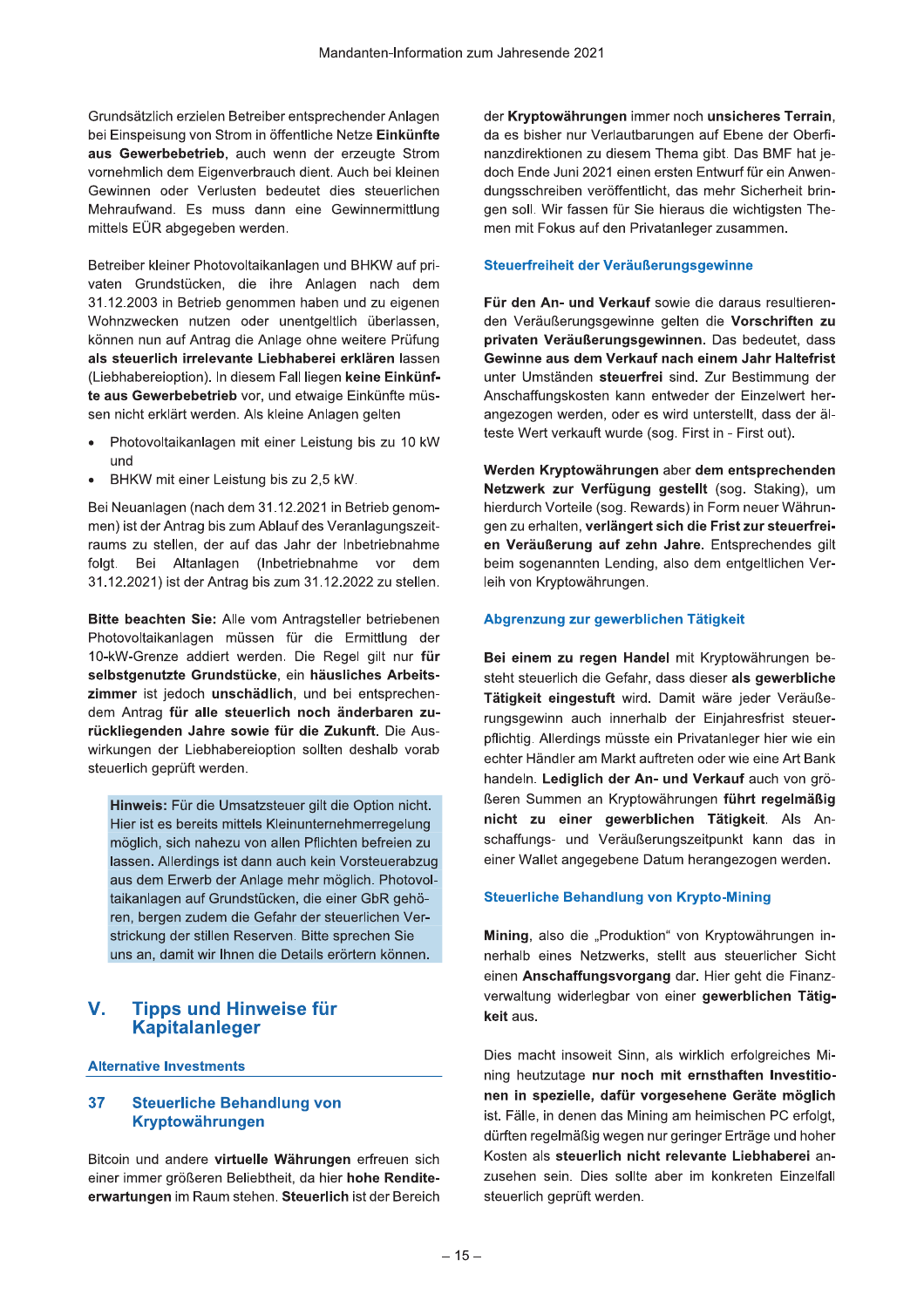# Verluste aus Kapitalanlagen

#### 38 **Ausfall einer privaten Darlehens**forderung

Auch Zinseinkünfte aus Privatdarlehen sind grundsätzlich steuerpflichtig und unterliegen regelmäßig dem Abgeltungsteuersatz von 25 % plus Solidaritätszuschlag. Hierbei sind viele Konstellationen denkbar, zum Beispiel, dass eine Privatperson einer anderen Privatperson für private Anschaffungen Geld gegen Zinsen leiht, oder dass eine Privatperson auch Darlehen an Unternehmen vergibt. In den letzten Jahren haben sich außerdem auch Onlinebörsen herausgebildet, die Darlehensnehmer und -geber zusammenbringen.

Aus steuerlicher Sicht ist es auch interessant, wie ein Verlust aus einer Darlehensforderung, die nicht mehr zurückgezahlt wird, zu behandeln ist. Der BFH verhandelt diese Fragen in einem aktuellen Urteil. Hier war die Darlehensschuldnerin eine GmbH, die von der Ehefrau eines Gesellschafters Darlehen erhalten hatte. Zum Teil hat die Gesellschaft diese Darlehen bis zu ihrer Liquidation nicht mehr zurückgezahlt. Laut BFH führt eine endgültig ausbleibende Rückzahlung des Darlehens zu einem Verlust bei den Einkünften aus Kapitalvermögen. Bei einer Kapitalgesellschaft als Schuldnerin liegt dieser Zeitpunkt erst nach Abschluss der Liquidation vor. Der BFH erörtert, dass ein Verlust auch schon früher entstehen kann, etwa wenn bei objektiver Betrachtung nicht mehr mit der Rückzahlung zu rechnen ist. Dies könnte der Fall sein, wenn ein Insolvenzverfahren mangels Masse gar nicht erst eröffnet wird.

### VI. **Tipps und Hinweise für alle Steuerzahler**

#### **Steuerzins von 6 % verfassungswidrig** 39

Steuernachforderungen sowie -erstattungen des Finanzamts sind mit 6 % im Jahr (0,5 % im Monat) zu verzinsen. Der Zinslauf beginnt im Regelfall 15 Monate nach Ablauf des Kalenderjahres, in dem die Steuer entstanden ist (Karenzzeit), das heißt am 01.04. des Zweitfolgejahres. Dies gilt für private Steuerverbindlichkeiten und Forderungen ebenso wie für betriebliche. In Zeiten nachhaltig niedriger Zinsen bis hin zu Negativzinsen sind 6 % Zinsen im Jahr ein stattlicher Satz, sowohl im Nachzahlungs- als auch im Erstattungsfall.

Hier kann man sich die Frage stellen, ob dies noch angemessen ist. Das hat nun auch das BVerfG getan und in zwei Beschlüssen entschieden, dass der steuerliche Zinssatz von monatlich 0,5 % für Verzinsungszeiträume ab dem 01.01.2014 verfassungswidrig ist. Für Verzinsungszeiträume bis einschließlich 2018 bleibt die bisherige Regelung aber noch anwendbar.

Erst für Verzinsungszeiträume ab 2019 muss der Gesetzgeber eine verfassungskonforme Neuregelung finden. Hierzu hat ihm das Gericht bis zum 31.07.2022 Zeit gegeben. Wie diese Regelung aussieht, ist noch offen.

Praxistipp: Zinsbescheide für Zinsfestsetzungen ab 2019, die einen Vorläufigkeitsvermerk enthalten, werden von den Finanzämtern noch einmal nachträglich angepasst. Fehlt jedoch der Vorläufigkeitsvermerk, müssen Sie zwingend Einspruch einlegen, denn wird der Bescheid bestandskräftig, werden es auch die verfassungswidrig festgesetzten Zinsen.

#### 40 **Doppelbesteuerung von Renten**

Bei der derzeitigen Rentenbesteuerung kann es zu einer Doppelbesteuerung kommen, nämlich dann, wenn Rentenbeiträge ohne steuerliche Abzugsmöglichkeit gezahlt werden und die Rentenzahlungen in der Auszahlungsphase der Besteuerung unterliegen.

Der BFH hat sich in zwei Urteilen zu diesen Konstellationen geäußert. Er sieht bei der derzeitigen Regelung grundsätzlich keine generelle Doppelbesteuerung gegeben. Auch die nachgelagerte Besteuerung der Renten in der Auszahlungsphase sei verfassungskonform. Nur in bestimmten Einzelfällen kann es zu einer Doppelbesteuerung von Renten kommen.

Dazu hat der BFH verschiedene Berechnungsparameter entwickelt. Zu den Details dieser Berechnung sind nunmehr aber zwei Verfassungsbeschwerden eingelegt die worden. **SO** dass Steuerbescheide ietzt Vorläufigkeitsvermerke enthalten. Derzeit wird an einer gesetzlichen Vorgabe gearbeitet, um künftig überzogene Belastungen der Renten zu vermeiden. Vermutlich wird bereits der Abzug der Rentenversicherungsbeiträge in der Erwerbsphase verbessert.

Hinweis: Das Urteil des BFH zum Alterseinkünftegesetz soll gemäß Koalitionsvertrag der zukünftigen Bundesregierung umgesetzt werden. Eine doppelte Rentenbesteuerung wird auch in Zukunft vermieden. Der Vollabzug der Rentenversicherungsbeiträge als Sonderausgaben - statt nach dem Stufenplan ab 2025 - soll demnach vorgezogen werden und bereits ab 2023 erfolgen.

# Das Julihochwasser und seine Folgen

#### 41 Steuerliche Entlastungen für Flutopfer

Mitte Juli 2021 ereigneten sich in einigen Bundesländern (besonders stark betroffen waren hier Rheinland-Pfalz und NRW) bedingt durch Starkregen zahlreiche lokale Überschwemmungen mit zum Teil sehr drastischen Folgen für die Bevölkerung und Unternehmen.